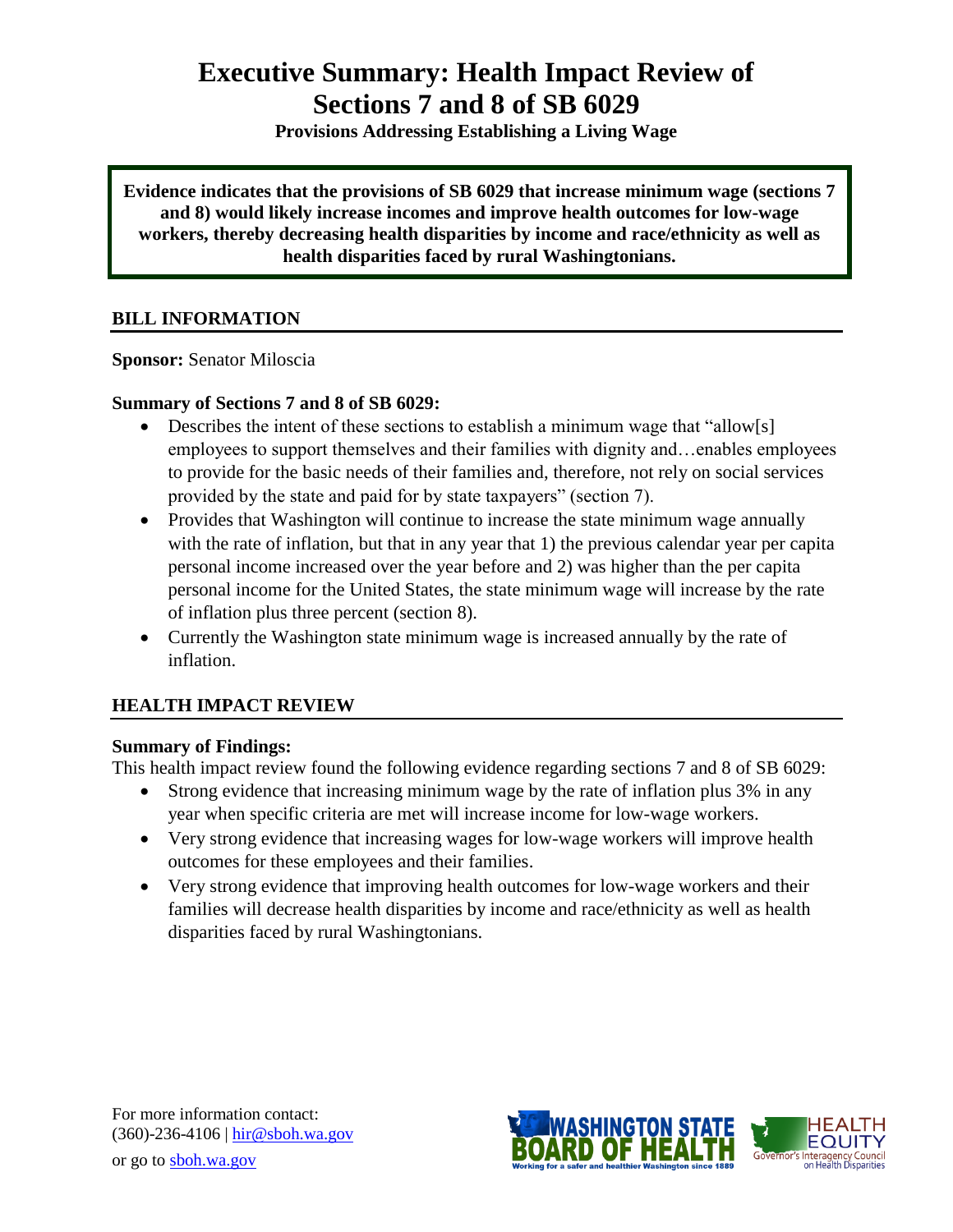# **Health Impact Review of Sections 7 and 8 of SB 6029 Provisions Addressing Establishing a Living Wage**

**March 12, 2015**

Author: Sierra Rotakhina Author: Kelly Gilmore Contributor/Reviewer: Christy Hoff Reviewer: Michelle Davis

# **Acknowledgement**

We would like to thank the experts who provided consultation during this health impact review.

# **Contents**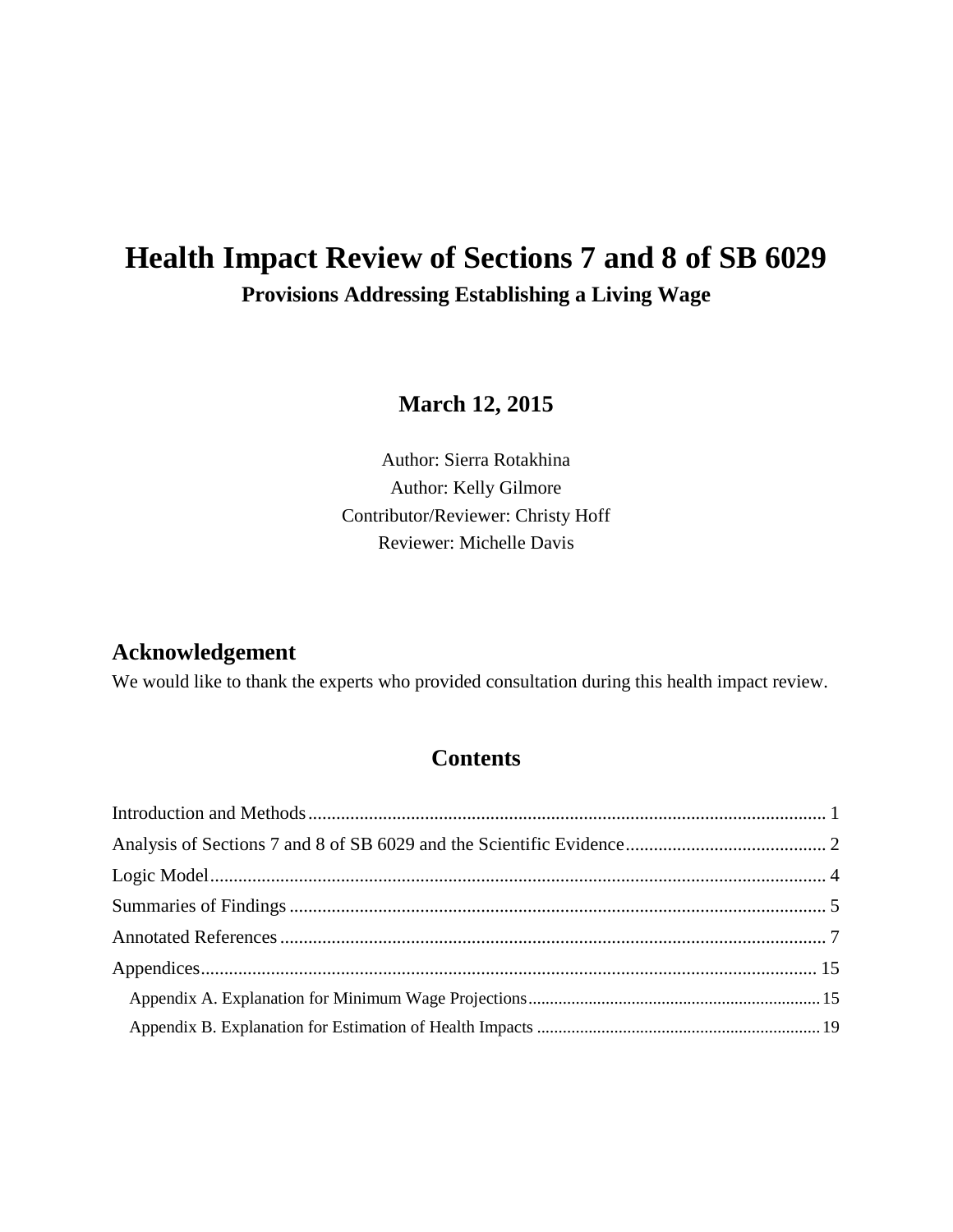# **Introduction and Methods**

<span id="page-2-0"></span>A health impact review is an analysis of how a proposed legislative or budgetary change will likely impact health and health disparities in Washington state [\(RCW 43.20.285\)](http://apps.leg.wa.gov/rcw/default.aspx?cite=43.20.285). For the purpose of this review 'health disparities' have been defined as the differences in disease, death, and other adverse health conditions that exist between populations [\(RCW 43.20.270\)](http://apps.leg.wa.gov/rcw/default.aspx?cite=43.20.270). This document provides summaries of the evidence analyzed by State Board of Health staff during the health impact review of sections 7 and 8 of Senate Bill 6029 [\(SB 6029\)](http://lawfilesext.leg.wa.gov/biennium/2015-16/Pdf/Bills/Senate%20Bills/6029.pdf).

Staff analyzed the content of sections 7 and 8 of SB 6029 and created a logic model depicting possible pathways leading from the provisions of the bill to health outcomes. We consulted with experts and conducted objective reviews of the literature for each pathway using databases including PubMed and Google Scholar.

The following pages provide a detailed analysis of the bill including the logic model, summaries of evidence, and annotated references. The logic model is presented both in text and through a flowchart (Figure 1). The logic model includes information on the strength of the evidence for each relationship. The strength-of-evidence has been defined using the following criteria:

- Not well researched: the literature review yielded few if any studies or only yielded studies that were poorly designed or executed or had high risk of bias.
- **A fair amount of evidence:** the literature review yielded several studies supporting the association, but a large body of evidence was not established; or the review yielded a large body of evidence but findings were inconsistent with only a slightly larger percent of the studies supporting the association; or the research did not incorporate the most robust study designs or execution or had a higher than average risk of bias.
- **Strong evidence:** the literature review yielded a large body of evidence on the relationship (a vast majority of which supported the association) but the body of evidence did contain some contradictory findings or studies that did not incorporate the most robust study designs or execution or had a higher than average risk of bias; or there were too few studies to reach the rigor of 'very strong evidence'; or some combination of these.
- **Very strong evidence:** the literature review yielded a very large body of robust evidence supporting the association with few if any contradictory findings. The evidence indicates that the scientific community largely accepts the existence of the association.

Staff made modifications to these criteria at the start of the 2015 legislative session beginning January 12, 2015. Therefore strength-of-evidence rankings may not be comparable between reviews completed before and those completed after this date.

This review was subject to time constraints, which influenced the scope of work for this review. The annotated references are only a representation of the evidence and provide examples of current research. In some cases only a few review articles or meta-analyses are referenced. One article may cite or provide analysis of dozens of other articles. Therefore the number of references included in the bibliography does not necessarily reflect the strength-of-evidence. In addition, some articles provide evidence for more than one research question so they are referenced multiple times.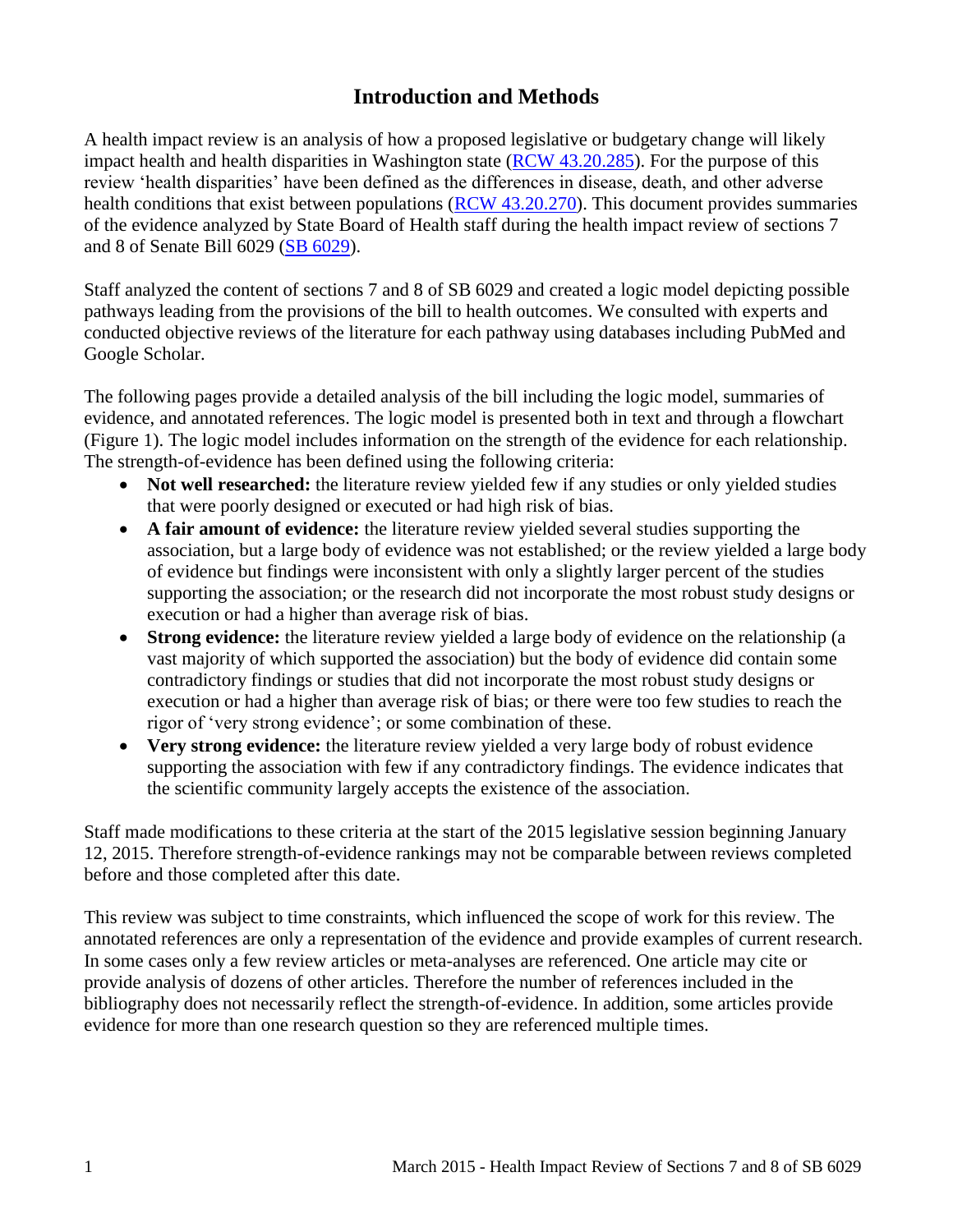# **Analysis of Sections 7 and 8 of SB 6029 and the Scientific Evidence**

### <span id="page-3-0"></span>*Summary of sections 7 and 8 of SB 6029*

- Describes the intent of these sections to establish a minimum wage that "allow[s] employees to support themselves and their families with dignity and…enables employees to provide for the basic needs of their families and, therefore, not rely on social services provided by the state and paid for by state taxpayers" (section 7).
- Provides that Washington will continue to increase the state minimum wage annually with the rate of inflation, but that in any year that 1) the previous calendar year per capita personal income increased over the year before and 2) was higher than the per capita personal income for the United States, the state minimum wage will increase by the rate of inflation plus three percent (section 8).
- Currently the Washington state minimum wage is increased annually by the rate of inflation.

# *Health impact of sections 7 and 8 SB 6029*

Evidence indicates that the provisions of SB 6029 that increase minimum wage (sections 7 and 8) would likely increase incomes and improve health outcomes for low-wage workers, thereby decreasing health disparities by income and race/ethnicity as well as health disparities faced by rural Washingtonians.

### *Pathways to health impacts*

The potential pathways leading from the provisions of sections 7 and 8 of SB 6029 to decreased health disparities are depicted in Figure 1. There is strong evidence that minimum wage laws increase income for low-wage workers.<sup>[1-4](#page-8-1)</sup> There is very strong evidence that increased incomes for these workers will likely improve health outcomes for these employees and their families.<sup>[5-11](#page-10-0)</sup> There is very strong evidence that improving health outcomes for low-wage workers will likely decrease health disparities by income,<sup>[5-11](#page-10-0)</sup> and race/ethnicity,  $6,12-16$  $6,12-16$  as well as rural-urban health disparities.<sup>[16-18](#page-13-0)</sup>

### *Magnitude of impact*

We were unable to find current data on the number of people in Washington earning less than or equal to the state minimum wage (currently \$9.47). We extrapolated a very rough estimate of how many people are likely to be directly impacted by an increase in minimum wage and found that hundreds of thousands of Washingtonians and their families could benefit from the wage increases outlined in this bill (further information is provided in Appendix A).

Sections 7 and 8 of SB 6029 will only have an impact on wages when both of the following criteria are met:

- 1. The previous calendar year per capita personal income increased over the year before and,
- 2. The previous calendar year per capita personal income was higher than the per capita personal income for the United States.

We used past trends in per capita personal income to project the potential state minimum wage under this bill every year for the next 20 years under three different scenarios:

- Scenario 1: The criteria are met 100% of the time
- Scenario 2: The criteria are met 80% of the time
- Scenario 3: The criteria are met 50% of the time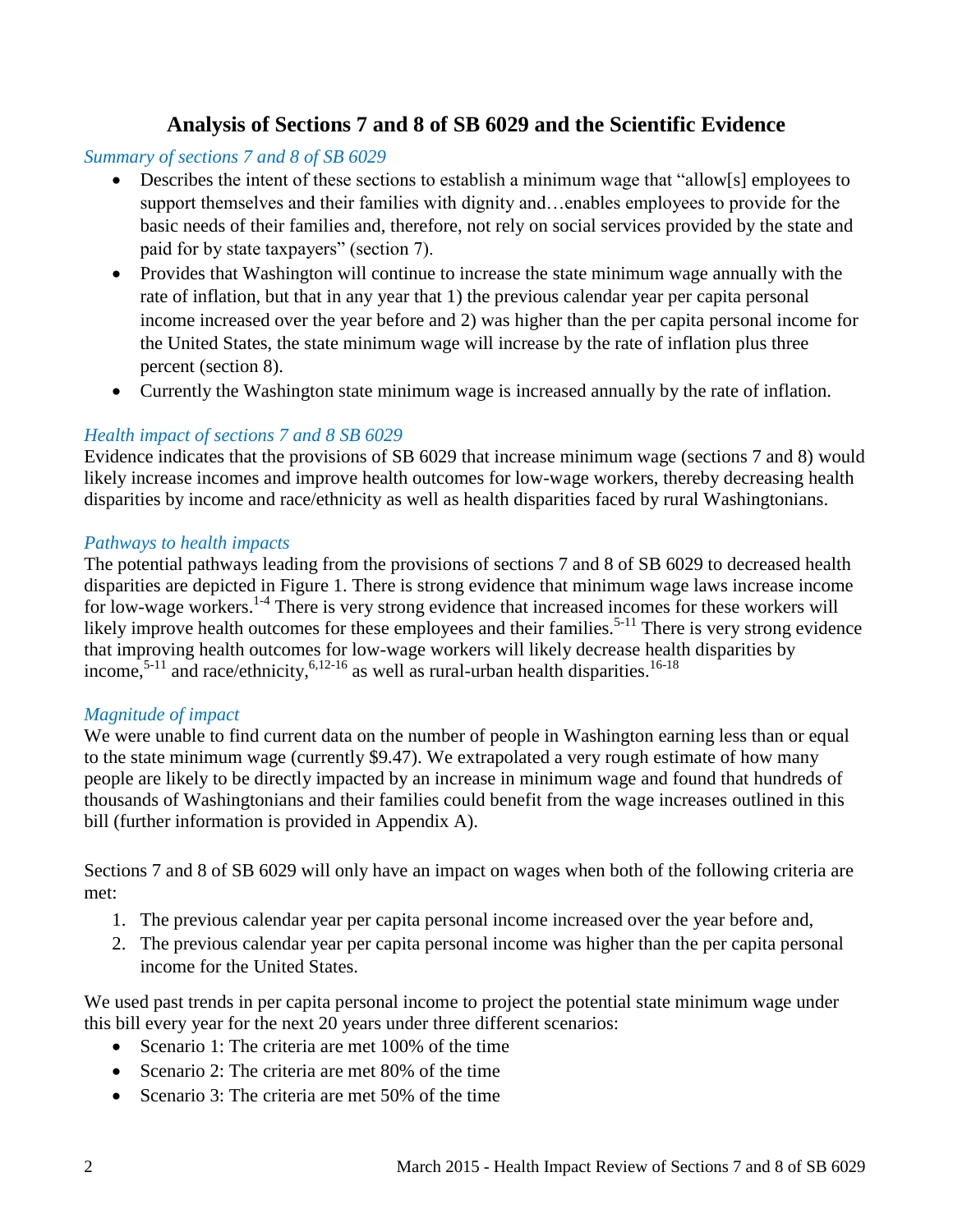Under these three scenarios the minimum wage could reach somewhere between \$14.07 and \$16.25 in 2025 and between \$21.52 and \$27.90 in 2035. We used these projections to determine the potential decreases in adverse health outcomes for full-time workers earning minimum wage. Because the most recent Behavioral Risk Factor Surveillance System data that we have readily available is from 2011, we adjusted all of the projected future minimum wages to 2011 dollars in order to account for the differences in spending power that would result from these minimum wage increases. These data indicate that as incomes increase from the current income associated with earning minimum wage to the incomes associated with earning minimum wage if Section 8 of SB 6029 were implemented, we would expect to see significant decreases in rates of asthma, activity limitation due to health problems, lack of ability to see a doctor due to cost, fair or poor general health, and frequent poor health which prevents usual activities. In these projections we also observe decreases in stroke, heart attack, obesity, and diabetes; however these differences are not significant. We only used one year of BRFSS data, so the number of respondents experiencing these specific adverse health outcomes are small, which may account for the lack of statistical significance. For example, in all three of the scenarios, projected rates of asthma fall by 1.4%, rates of activity limitations from health problems fall by 17.2%, and the rates of fair or poor health fall by 14.6% by 2025 for populations earning minimum wage. More information on data sources and methodology for these projections can be found in Appendices A and B. In addition a 2011 meta-analysis found that nationally, in 2000 there were 291,000 deaths related to poverty and income inequality.<sup>[19](#page-14-0)</sup> These state and national data indicate that Sections 7 and 8 of SB 6029 will likely impact a large number of Washingtonians and prevent severe adverse health outcomes.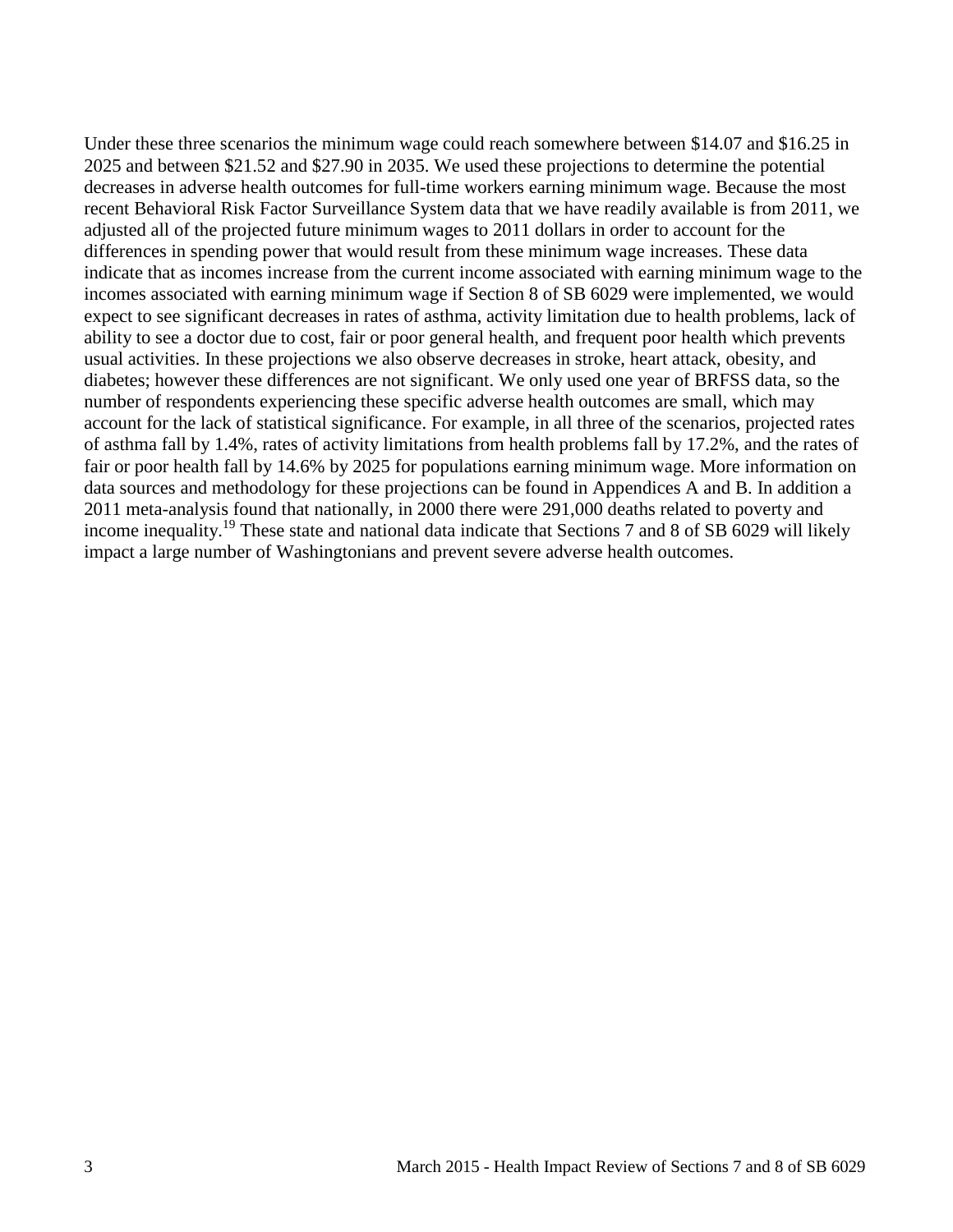# **Logic Model**

<span id="page-5-0"></span>

**Figure 1 Provisions Addressing Establishing a Living Wage Sections 7 and 8 of SB 6029**

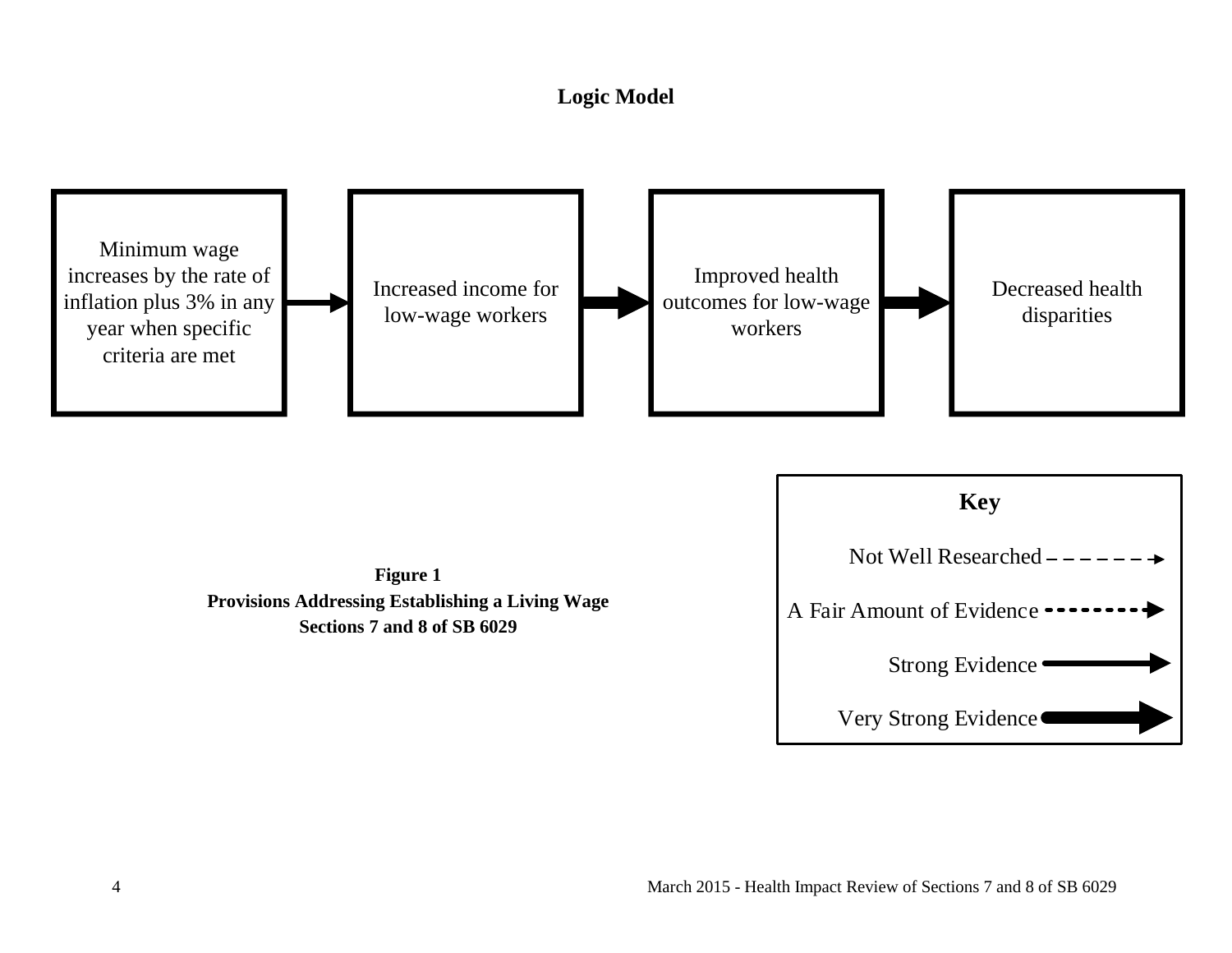# **Summaries of Findings**

#### <span id="page-6-0"></span>**Will increasing minimum wage by the rate of inflation plus 3% in any year when specific criteria are met increase income for low-wage workers?**

There is strong evidence that increasing minimum wage increases income for low-wage workers.<sup>[1-4](#page-8-1)</sup> Studies have tracked incomes of minimum-wage employees following minimum and living wage policy implementation and found income increases for these workers.<sup>[1,](#page-8-1)[3,](#page-9-0)[4](#page-9-1)</sup> A second subset of literature has explored the impacts of minimum wage laws on poverty and found reductions in the proportion of the population living below the poverty line following increases in minimum wage. $2$ 

#### **Will increasing wages for low-wage workers improve health outcomes for these workers?**

There is very strong evidence that increased income is associated with improved health outcomes for employees and their families. There is very large body of robust evidence supporting the association between income and health. The research shows a relationship between low income and, for example, depression, acute and recurring infections, poor overall heath-status, higher body mass index (BMI), and poor oral health.<sup>[5-11](#page-10-0)</sup> Low socioeconomic status in the first five years of life also has negative health outcomes in later childhood and adolescence.<sup>[9](#page-11-1)</sup> Data indicate that this correlation between low income and poor health does exist in Washington state.<sup>[5](#page-10-0)[,6](#page-10-1)[,8](#page-11-2)[,11](#page-11-3)</sup>

#### **Will improving health outcomes for low-wage workers decrease health disparities?**

There is very strong evidence that improving health outcomes for low-wage workers would decrease health disparities by income. Because income has such a large impact on health, as discussed above, low income populations face disparities in many health measures.<sup>[5-11](#page-10-0)</sup>

In Washington state people of color and American Indian/Alaska Natives are more likely than their white counterparts to both have lower incomes, [12,](#page-11-0)[13,](#page-12-0)[15,](#page-12-1)[16](#page-13-0) and have worse health outcomes. [5](#page-10-0)[,6](#page-10-1)[,14](#page-12-2) Individuals living in rural areas of the state are also more likely to have lower incomes,  $^{16}$  $^{16}$  $^{16}$  and worse health outcomes than their counterparts living in urban areas.  $^{17,18}$  $^{17,18}$  $^{17,18}$  $^{17,18}$ Therefore, improving health outcomes for low-wage workers has potential to also decrease health disparities by race/ethnicity and geography.

#### **Other considerations**

We pursued a number of other research questions in order to determine if there are alternate pathways leading from the provisions in the bill to positive or negative health impacts. We ultimately did not include these pathways in the logic model on page three of this review either because the evidence is conflicting or because the evidence indicates that the connection likely does not exist. We evaluated the evidence concerning the impact of increases in minimum wage on 1) employment and 2) small businesses.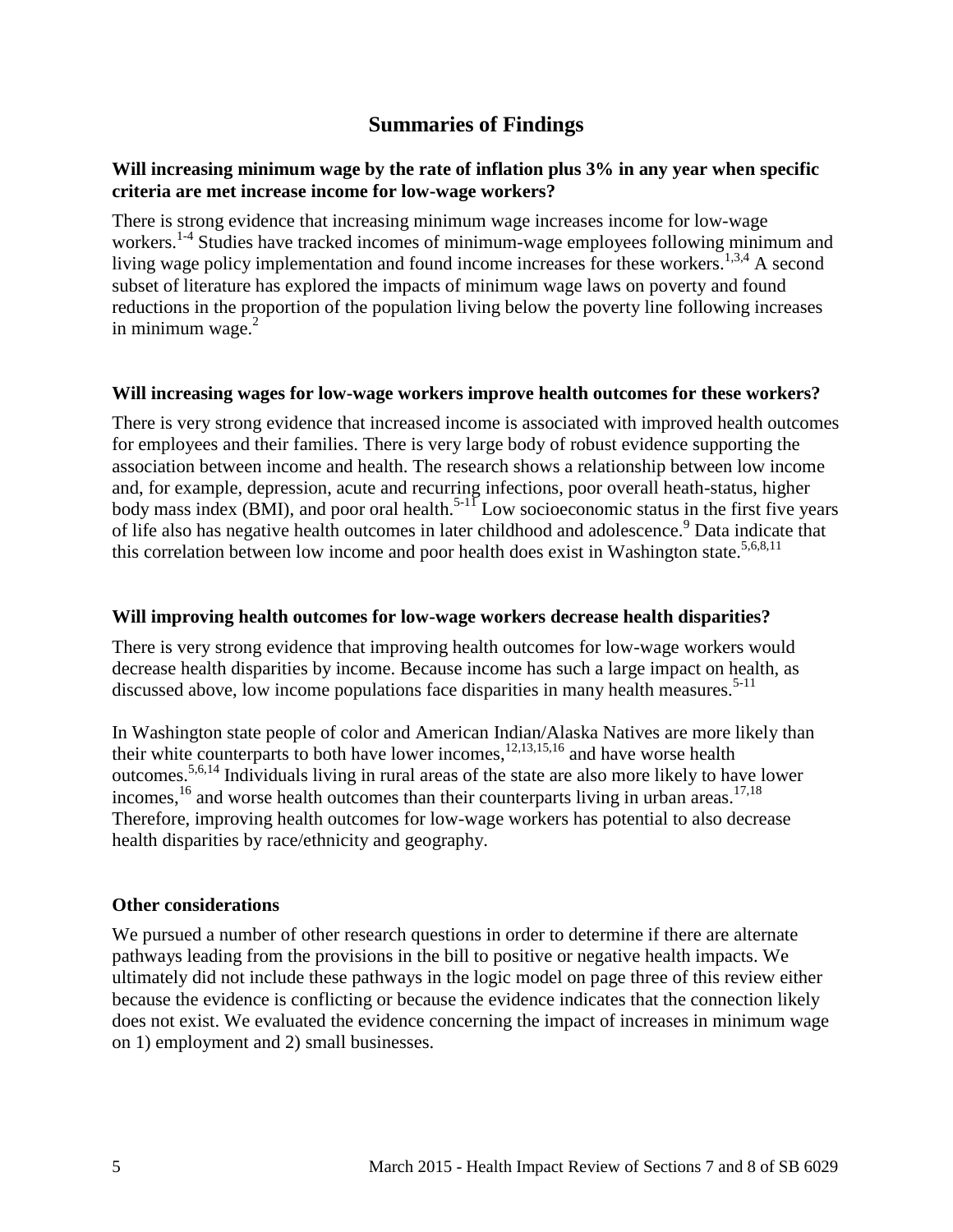#### *Impacts on employment*

We explored the evidence on the impacts of minimum wage increases on employment and found conflicting results.<sup>[1,](#page-8-1)[3,](#page-9-0)[4,](#page-9-1)[20-22](#page-14-1)</sup> A 2006 narrative review of the evidence identified 102 national and international studies addressing this connection and the authors concluded that the majority of the evidence indicated that increasing minimum wage was associated with decreases in employment.<sup>[22](#page-15-0)</sup> In contrast, a 2009 peer-reviewed meta-analysis which reviewed a similar body of evidence, but only included studies from the United States (sixty-four studies which combined offer 1,474 estimates of employment elasticity studies) found strong evidence that there is publication bias in this body of literature, with a strong bias toward publishing studies indicating negative employment impacts. After controlling for this bias, the authors found that this large body of evidence supports that minimum wage increases are not associated with adverse employment effects.<sup>[20](#page-14-1)</sup> A 2014 meta-analysis of the minimum wage studies in the United Kingdom (16 studies which included 236 estimated minimum wage elasticities and 710 partial correlation coefficients) also found no overall significant adverse employment effects resulting from minimum wage laws—although the authors indicated that the data suggest that some industries (the residential home care industry and potentially the retail food industry) may be more adversely affected by minimum wage increases than other industries.<sup>[21](#page-14-2)</sup>

#### *Impacts on small business*

We also reviewed the literature to determine if there are potentially adverse impacts on small businesses as a result of minimum wage increases. We were not able to identify evidence indicating that minimum wage increases are associated with measurable negative impacts on small businesses. In contrast, at least some literature on this topic has found that minimum wage policies are not associated with significant increases in business closures.<sup>[3](#page-9-0)</sup>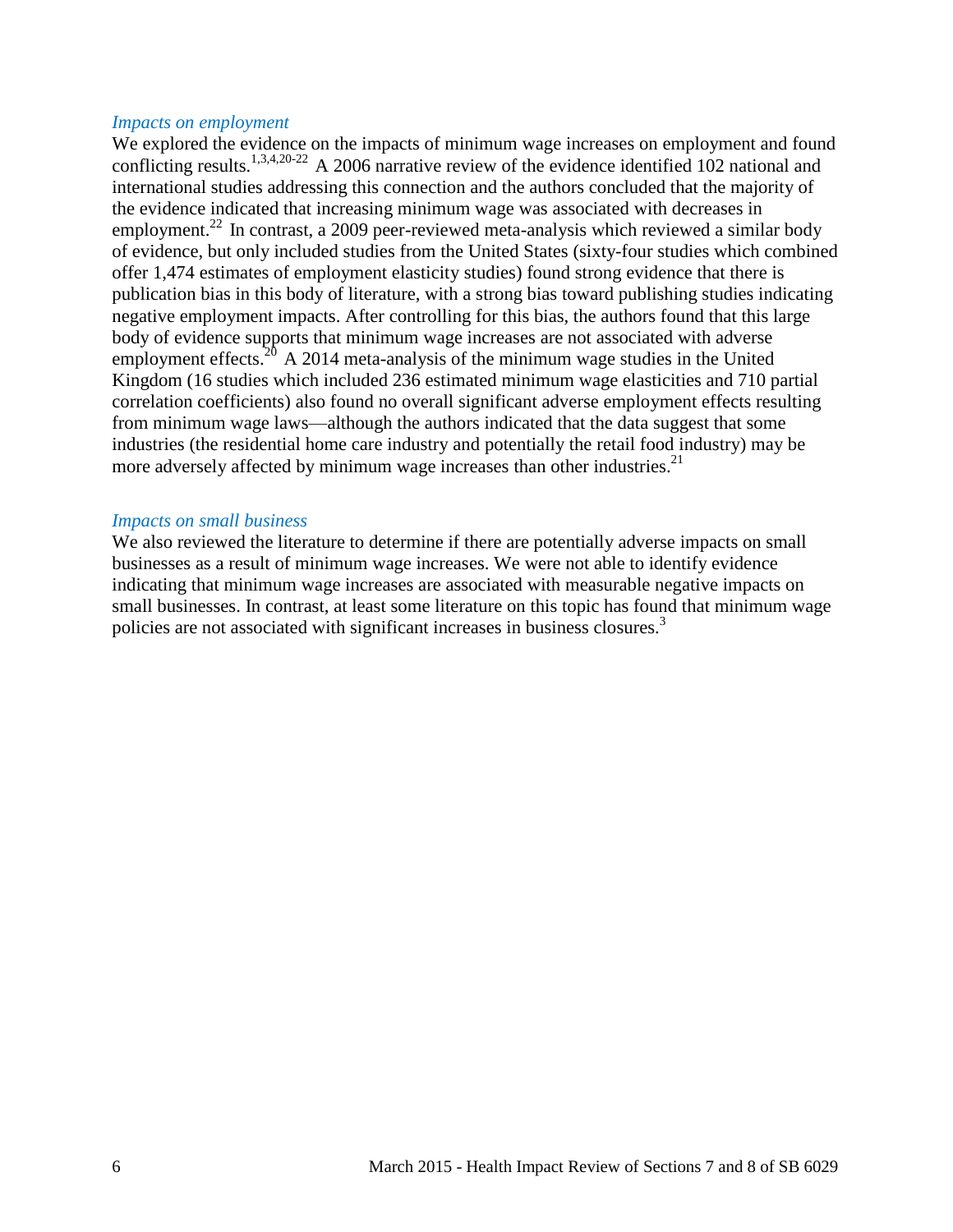# **Annotated References**

#### <span id="page-8-1"></span><span id="page-8-0"></span>**1. Brenner MD. The economic impact of the Boston Living Wage Ordinance.** *Industrial Relations.* **2005;44(1):59-83.**

In this mixed-methods study of Boston's living wage ordinance, Brenner conducted a quantitative review of employment records among city contract workers affected by the law, as well as interviews with city contractors to understand ways in which they adjusted to the policy three years after implementation of the ordinance. In 1999 Boston adopted an ordinance that required all city contractors holding a contract of at least \$100,000 (or a subcontract of at least \$25,000) and emlpoying more than 25 full time employees for private firms or 100 full time employees for non-profits pay their employees \$8.23 per hour. The author attempted to survey 140 firms holding 200 contracts that would be affected by the law. Seventy-two firms responded (51% response rate). There were no significant differences between the firms that responded and the overall population of firms affected by the law who hold city contracts, however, the overall population of firms is heavy with human services organizations, which have more low-wage workers, and may absorb costs differently due to their business model and organizational mission/values than other private enterprises. Brenner compared outcomes for firms that did and those that did not increase their wages in response to the ordinance. Twenty-three percent of all firms in the sample had to raise wages to comply with the ordinance. Over 88% of the firms immediately complied with the minimum wage law when their contracts became subject to the ordinance. Firms directly affected by the ordinance saw the proportion of workers earning less than \$9.25 fall from nearly 25% to less than 5%. The author found no significant evidence of reduced employment or number of hours worked among employees at the firms that increased their wages as a result of the ordinance. Brenner found that there was a shift from part-time to full-time employment for many firms, and a lowering of profits to adjust to the new law. The author also indicates that increasing wages were not associated with decreased turnover or absenteeism, increased prices to the city or other customers (only 15% of firms reported raising prices), or the substitution of higher-skilled workers, machinery, or equipment for their existing low-wage workforce.

#### <span id="page-8-2"></span>**2. Dube A. Minimum wages and the distribution of family incomes. 2013.**

In this working paper Dube concludes that there is "robust evidence that minimum wage increases lead to moderate increases in income at the lower tail of the family income distribution." The author analyzed 23 years (1990-2012) of data from the March Current Population Survey, controlling for divisionspecific time effects, state linear trends, and state-specific business cycle effects to determine the impacts of increases in minimum wages on poverty. The findings indicate that minimum wage increases lead to sizable reductions in the percent of the affected population living at less than 50% of the poverty line. In addition, Dube reviewed the current U.S. papers on minimum wages and family income distribution. Twelve studies (which included 54 reported elasticities of the poverty rate with respect to minimum wage) met the author's inclusion criteria for the review. Forty-eight of the 54 estimates of poverty rate elasticity in these studies indicate a decrease in poverty in response to minimum wage increases. One study found an increase in poverty, but this publication used unconventional methods. The author points out the limitations of the 12 studies included in this review such as limited sample length, exclusion of more recent years, omission of demographic and other covariates, and the use of questionable estimators.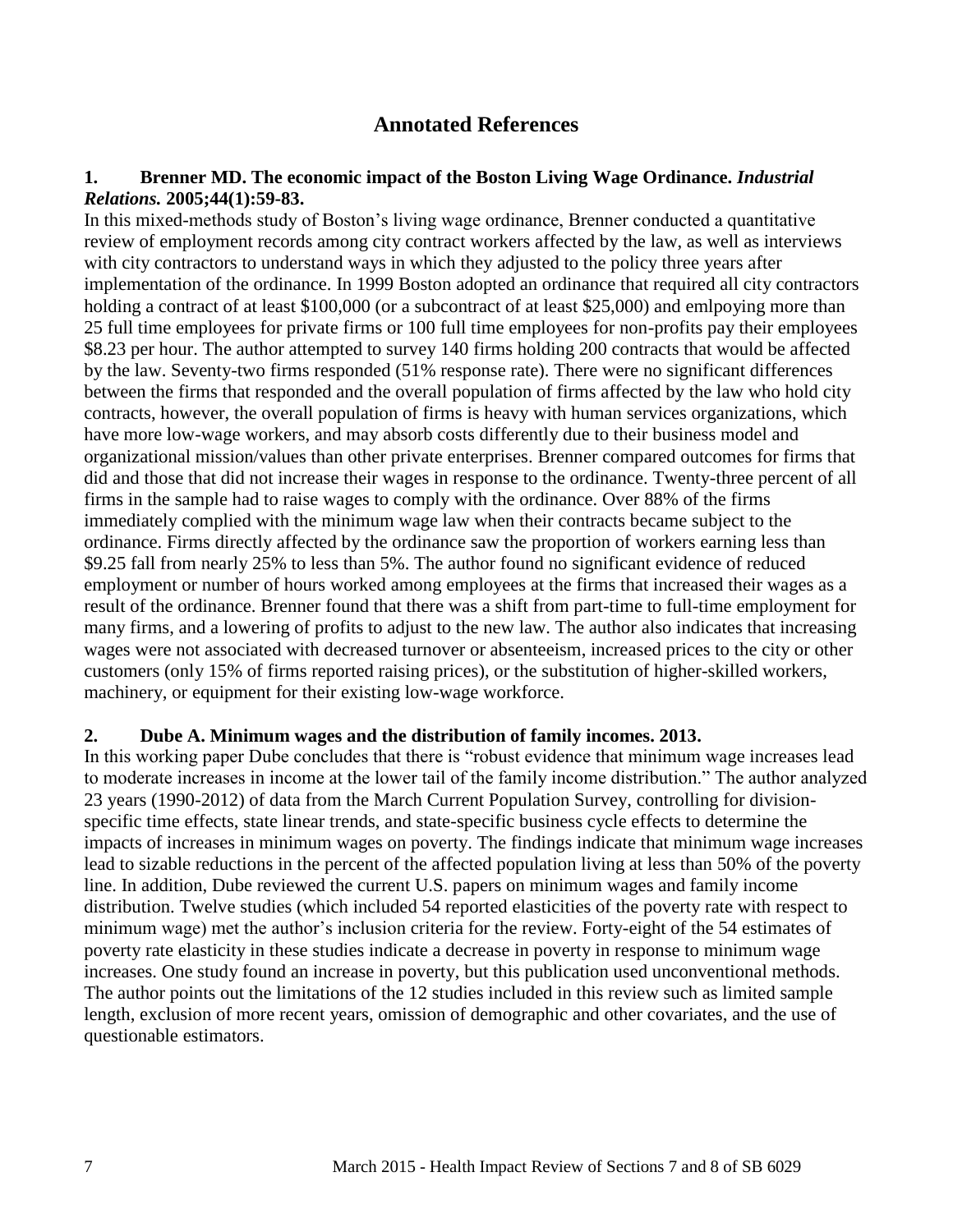#### <span id="page-9-0"></span>**3. Dube A, Naidu S, Reich M. Can a citywide minimum wage be an effective policy tool? Evidence from San Francisco.** *Institute of Industrial Relations Working Paper Series: University of California, Berkely.* **2005.**

Dube et al. analyzed the economic impacts of San Francisco's 2003 citywide minimum wage policy which increased the minimum wage from \$6.75 to \$8.50 per hour (an increase of 26%) and adjusted annually for the cost of living. The authors surveyed restaurants (the industry with the greatest proportion and absolute number of minimum wage workers in the city) immediately prior to implementation of the policy (response rate 38%; n=354) and interviewed the same restaurants again nine months later (n=301). The authors highlight that the surveys were done by telephone but do not indicate who answered the survey questions (e.g. business owner, manager, or other employee). They also interviewed restaurants that were not impacted by the policy change either because their small size exempted them from coverage during the first year of the policy or because they already paid above the new minimum wage to serve as a control group. They authors also interviewed restaurants in other nearby cities (i.e. Oakland and Berkeley) that also served as controls. These control cities were similar to San Francisco in restaurant establishment and employment prior to implementation of San Francisco's minimum wage policy. The authors found that there was a substantial increase in pay for the treatment group between the pre- and post-survey and relatively stable wage distribution for the control group. Prior to the policy implementation 52% of the surveyed restaurant employees in San Francisco made less than \$8.50 per hour; this declined to 4% at the follow-up interviews. In the control group this percent remained relatively stable, going from 46% to 42%. The authors did not find any significant increase in the rate of business closure, employment loss, or loss of health insurance benefits among restaurants impacted by the minimum wage increase compared to those not impacted by the minimum wage policy. Limited-service restaurants in San Francisco increased their prices significantly more than did restaurants in the control cities, but this was dependent on the geographic location of the restaurant not on whether or not the business had to increase its minimum wage. At limited-service restaurants, employee job tenure also increased. These trends were not observed among full-service restaurants. Dube et al. found no significant difference in the changes to service charges between the intervention and control groups.

#### <span id="page-9-1"></span>**4. Fairris D. The impact of living wages on employers: A control group analysis of the Los Angeles ordinance.** *Industrial Relations.* **2005;44(1):84-105.**

Fairris evaluated the impact of the 1997 Los Angeles Living Wage Ordinance on employers. An estimated 6,500 workers and 375 firms were directly affected by the living wage component of the ordinance. The ordinance required companies to pay their employees either \$8.50 per hour or \$7.25 per hour plus a \$1.25 hourly contribution to the employee's health benefits and to provide 12 paid days off and 10 unpaid days off each year. Companies required to provide these wages and benefits included 1) those with city contracts of \$25,000 or more and their subcontractors, 2) those that receive economic development subsidies of one million dollars in one year or \$100,000 or more annually and their subcontractors, and 3) companies that have a lease with the city or are granted a license or permit and their subcontractors. The author analyzed interview data from 48 structured, in-person interviews with employers collected by the Survey or Los Angeles Living Wage Employers (response rate 68%). Fairris also analyzed data from the Survey of Diversity in Human Resource Practices, which were surveys of employers that were not subject to the living wage ordinance and therefore served as a control group (response rate 23%; n=184). Both survey groups were asked about conditions when the surveys were conducted (2001-2002) and those prior to the living wage ordinance. The author found that before and after implementation of the ordinance, the changes in the use of part-time workers, the extent of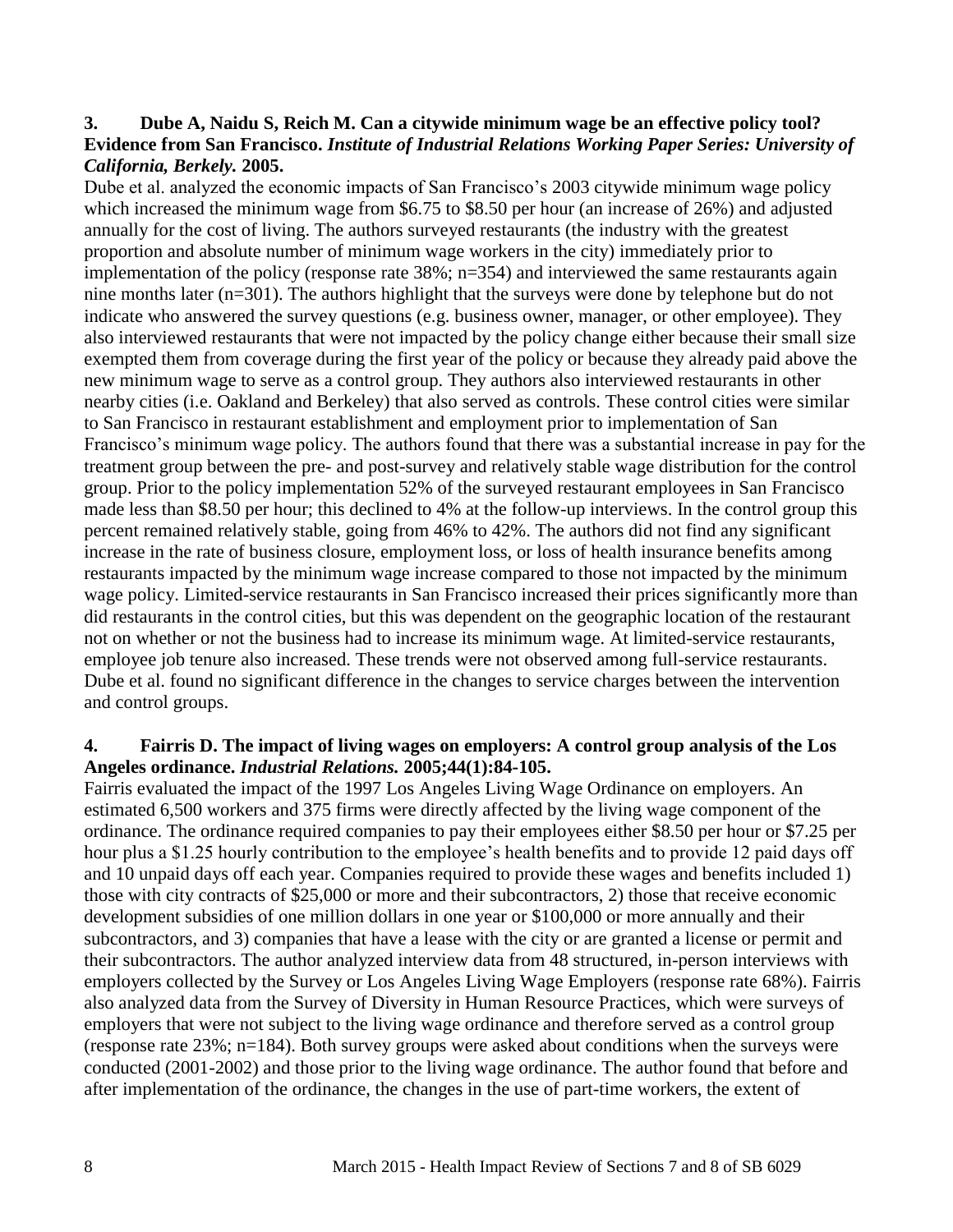supervision, and the percentage of positions filled from within were not significantly different between the living wage and control samples. The author found that living wage establishments had a significantly higher increase in starting wages for low-wage occupations than nonliving wage businesses with a difference of \$1.66 per hour. When living wage employers were asked what starting wages they would offer in the absence of the living wage ordinance their mean answers were not significantly different than the mean starting wages actually observed in the control group. The author also analyzed the impacts of the ordinance on staffing changes, although these were not compared to the control group as the nonliving wage sample was not asked questions concerning staffing changes. Eighteen percent of the living wage businesses interviewed reported a decrease in staffing and none of the living wage businesses reported an increase in staffing as a result of the ordinance. The loss in employment represented 1.6% of the labor force of all living wage firms in the sample and 2.6% of employees who received wage increases as a result of the ordinance. Without a control group it is not possible to determine if this change was associated with the living wage. Fairris also found that living wage businesses had significantly lower rates of employee turnover than nonliving wage businesses with a reduction in turnover of about 35% among workers in the largest low-wage occupations. The author controlled for the starting wages and found that the differences in turnover were no longer significantly different, indicating that the decreased turnover in living wage businesses was almost entirely a result of the higher wages paid by those businesses. Fairris estimates that the cost-savings from reduced turnover would cover about 4% of the increased wages per worker, per year resulting from the living wage ordinance. The author indicates that these data also provide suggestive evidence that job training in living wage firms has not increased at the same rates as trainings offered in the nonliving wage firms, indicating that the living wage may lower job training for workers. Fairris indicates that this could be a result of living wage businesses hiring higher-skilled workers in response to the minimum wage increase thereby decreasing the need for job training. The data also indicate that living wage businesses have reduced the use of overtime at a faster rate than have nonliving wage businesses.

### <span id="page-10-0"></span>**5. Boysun M, Wasserman C.** *Health of Washington State Report: Tobacco.* **Washington State Department of Health;2012.**

Washington state Behavioral Risk Factor Surveillance System (BRFSS) data from 2008-2010 indicate that adults with lower incomes are significantly more likely to report smoking cigarettes than their counterparts. AI/AN and black populations also have significantly higher smoking rates than white, Hispanic, and Asian populations.

### <span id="page-10-1"></span>**6. Centers for Disease Control and Prevention. Behavioral risk factor surveillance system prevalence and trends data: Washington-2012. 2012;**

### **[http://apps.nccd.cdc.gov/brfss/page.asp?cat=XX&yr=2012&state=WA#XX.](http://apps.nccd.cdc.gov/brfss/page.asp?cat=XX&yr=2012&state=WA#XX) Accessed February 11, 2015.**

BRFSS 2013 data from Washington state show a significant correlation between lower income and a number of health indicators including: worse overall self-reported health, depression, asthma, oral health, tobacco use, women's health indicators, health screening rates, physical activity, and limited activity as a result of a disability. BRFSS data from 2011 show that black, AI/AN, and Hispanic respondents are significantly more likely to report fair or poor general health than white or Asian respondents. Participants who identified as multiracial also reported significantly higher rates of asthma than white and Hispanic respondents.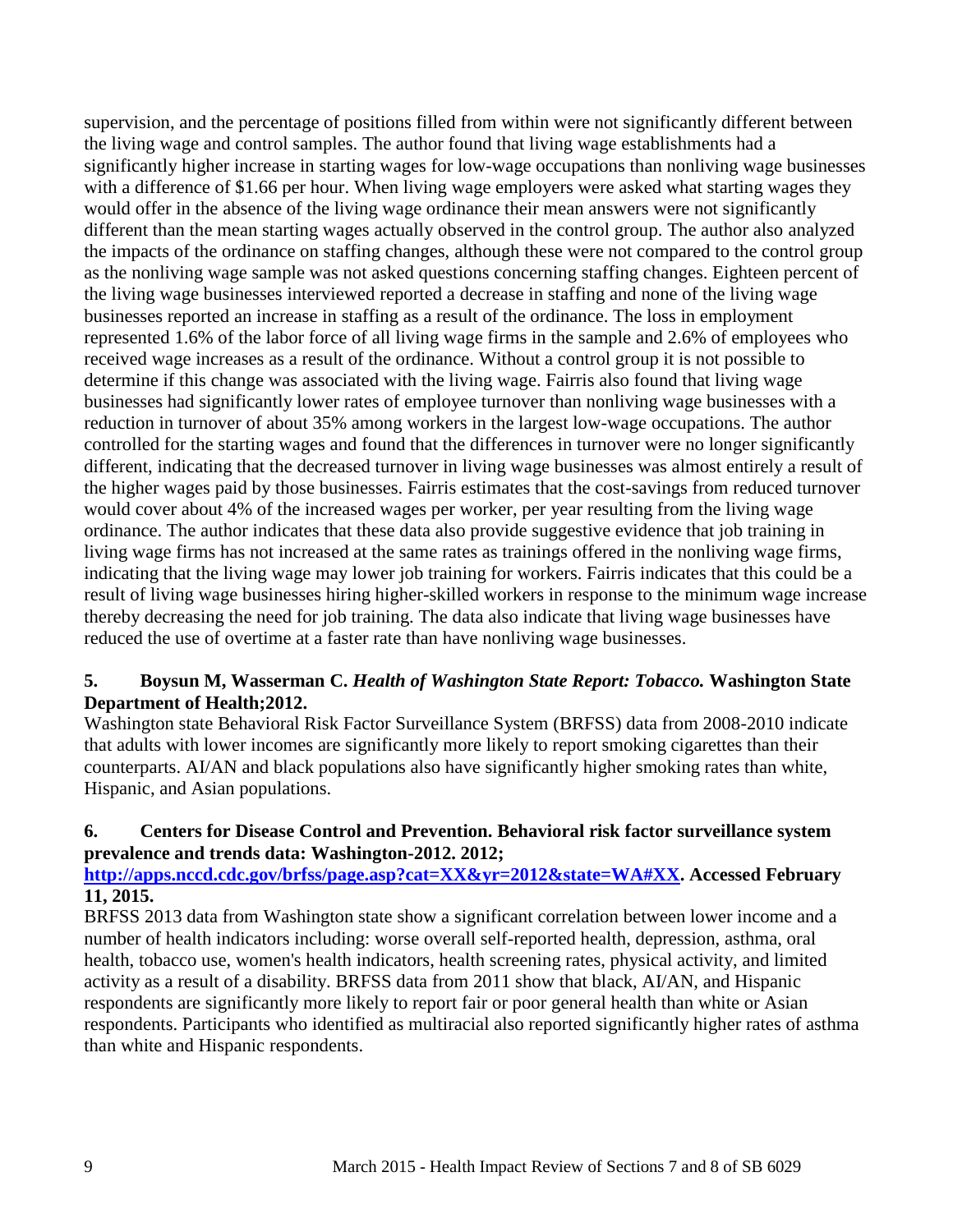# **7. Prause J, Dooley D, Huh J. Income volatility and psychological depression.** *American Journal of Community Psychology.* **2009;43(1-2):1-2.**

Prause et al. analyzed a sample  $(n = 4,493)$  from the National Longitudinal Survey of Youth. Researchers found that income volatility was significantly associated with depression; and downward volatility (frequent losses in income) was significantly associated with depression even after controlling for baseline depression. High income appeared to act as a buffer, so those with lower incomes were more vulnerable to the adverse effects of downward volatility.

# <span id="page-11-2"></span>**8. Reed P KD, Cheng E, Kinne S. Washington State Department of Health.** *Health of Washington State Report: Mortality and Life Expectancy.* **2013.**

The authors present Washington state data on mortality and life expectancy. The data show that ageadjusted death rates were higher in Washington census tracks with higher poverty rates. The state data also show that self-reported health status decreases as income decreases.

# <span id="page-11-1"></span>**9. Spencer N, Thanh TM, Louise S. Low income/socio-economic status in early childhood and physical health in later childhood/adolescence: A systematic review.** *Maternal and child health journal.* **2013;17(3):424-431.**

Spencer et al. conducted a meta-analysis of studies examining the relationship between low socioeconomic status in the first five years of life and physical health outcomes in later childhood and adolescence. Nine studies met the researchers' strict inclusion criteria. The studies indicated significant associations between early childhood low-income status and a number of adverse health outcomes including: activity-limiting illness, parent-reported poor health status, acute and recurrent infections, increasing body mass index (BMI), dental caries, and higher rates of hospitalization.

# **10. Subramanyam M, Kawachi I, Berkman L, Subramanian SV. Relative deprivation in**  income and self-rated health in the United States. *Social Science & amp*; *Medicine.* 2009;69(3):327-**334.**

Subramanyam et al. analyzed data from the Current Population Surveys conducted by the United States Census Bureau. Researchers found that individuals from the lowest income category were over five times more likely to report being in poor health than participants from the highest income category. In addition, they found that relative deprivation (the differences in incomes between an individual and others who have higher incomes than that individual [one measure of income inequality]) appeared to explain a large part of this association.

### <span id="page-11-3"></span>**11. VanEenwyk J BG, Bezruchka S, Pobutky, A. Washington State Department of Health. 2013.** *Health of Washington State Report: Social and Economic Determinants of Health.* **2013.**

VanEenwyk et al. conducted a review of the literature on the complex relationships between the social factors that impact health. The authors found that the literature provides extensive evidence of the association between lower income and poor health outcomes.

# <span id="page-11-0"></span>**12. Bureau of Labor Statistics. 2014 Characteristics of Minimum Wage Workers; Report 1048. Washington DC. 2013; http://www.bls.gov/cps/minwage2013.pdf.**

The Bureau of Labor Statistics compiles yearly reports from the Current Population Survey. Data from 2013 indicate that nationally a little over half of America's workforce were hourly employees. Of these hourly employees, 75,948 were age 16 or older and paid at or below the Federal minimum wage (\$7.25/hour). About 5% of Black workers, 4% of White and Hispanic workers, and 3% of Asian workers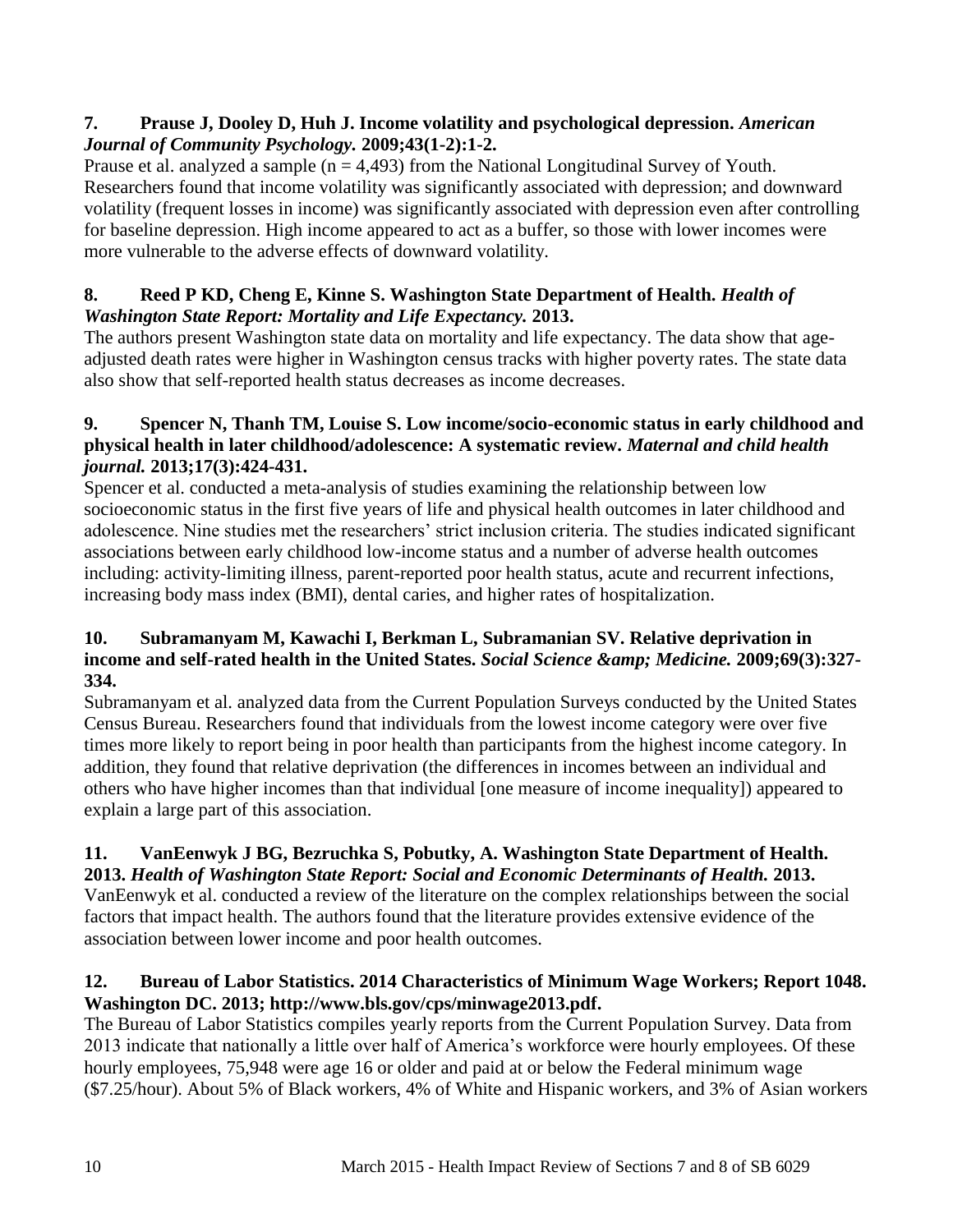who were paid hourly earned at or below the federal minimum wage. Five percent of women had wages at or below the federal minimum wage, as compared to 3% of men.

# <span id="page-12-0"></span>**13. US Census Bureau. 2012 Statistical Abstract. (131st ed) Washington DC. 2011; http://www.census.gov/compendia/statab/.**

A compilation of national data from government and private sources from 2009 shows that nationally, Black, Asian and Hispanic Americans make up higher percentages of persons whose household incomes are below \$30,000 per year. Black and Hispanic Americans in particular, are underrepresented in households whose incomes are above \$60,000 per year.

# <span id="page-12-2"></span>**14. Healthy Youth Survey. QxQ Analysis. 2012; [http://www.askhys.net/Analyzer.](http://www.askhys.net/Analyzer) Accessed March 2, 2015.**

Washington Healthy Youth Survey data from 2012 indicate that Native American youth and youth of color are more likely than their white peers to report several negative health outcomes. For example these data show that 8th, 10th, and 12th grade respondents who identified as American Indian/Alaska Native, Hispanic, or "other" or who reported multiple racial/ethnic categories were significantly more likely than their white peers to report symptoms of depression. Over forty-three percent of AI/AN 10th graders (43.3% [95% CI 37.1- 49.5%]) reported feeling depressed compared to about 29% of white 10th graders (28.5% [95% CI 27.2%-29.8%]). Among 6th graders all other racial/ethnic groups were more likely than white students to report that they had contemplated suicide; however these rates were only significant for students who identified as AI/AN, Hispanic, or "other," or identified with multiple racial/ethnic groups.

# <span id="page-12-1"></span>**15. Washington State Department of Health. Washington State Behavioral Risk Factor**

**Surveillance System Data; Washington Community Health Assessment Tool (CHAT). 2007** The Behavioral Risk Factor Surveillance System is a randomized telephone survey conducted yearly in English and Spanish with adults over 18 years old. Data from 2007 indicate that Black, Hispanic, and American Indian/Alaska Native Washington residents are significantly overrepresented in the lowest income brackets, with over half of these populations making less than \$50,000 per year. Asian Americans and White Americans are overrepresented in the higher income brackets, with over half of these populations making over \$50,000 per year. This survey estimates that about 212,600 people in Washington State make less than \$15,000 per year, the equivalent of \$7.80 per hour for one full time worker (just under the 2007 minimum wage)—although we can not tell from this data set how many of these individuals are employed. 598,926 Washingtonians make between \$15,000 and \$25,000 per year, a range of about \$7.80- \$13.02 per hour for one full time worker.

| Percent BRFSS survey respondents reporting annual income by self reported race category, 2007; |  |
|------------------------------------------------------------------------------------------------|--|
| WA state.                                                                                      |  |

|                  | <b>Less than</b><br>\$15,000<br>(\$7.80/hr or<br>$less)$ **<br>$[95\% \text{ CI}]$ | \$15,000 to less<br>than \$25,000<br>$(S7.80 -$<br>$$13.02/hr$ <sup>**</sup><br>$[95\% \text{ CI}]$ | \$25,000 to less<br>than \$35,000<br>$$13.02-$<br>$$18.22/hr$ <sup>**</sup><br>[95% CI] | \$35,000 to less<br>than \$50,000<br>\$18.22<br>$$26.04/hr$ <sup>**</sup><br>$[95\% \text{ CI}]$ | \$50,000 or<br>more<br>[95% CI] |
|------------------|------------------------------------------------------------------------------------|-----------------------------------------------------------------------------------------------------|-----------------------------------------------------------------------------------------|--------------------------------------------------------------------------------------------------|---------------------------------|
| White only, non- | $3.9\%$                                                                            | 11.5%                                                                                               | $10.7\%$                                                                                | $16.7\%$                                                                                         | 57.1%                           |
| <b>Hispanic</b>  | [3.5, 4.3]                                                                         | [10.8, 12.1]                                                                                        | [10.1, 11.3]                                                                            | [16.0, 17.4]                                                                                     | [56.2, 58.1]                    |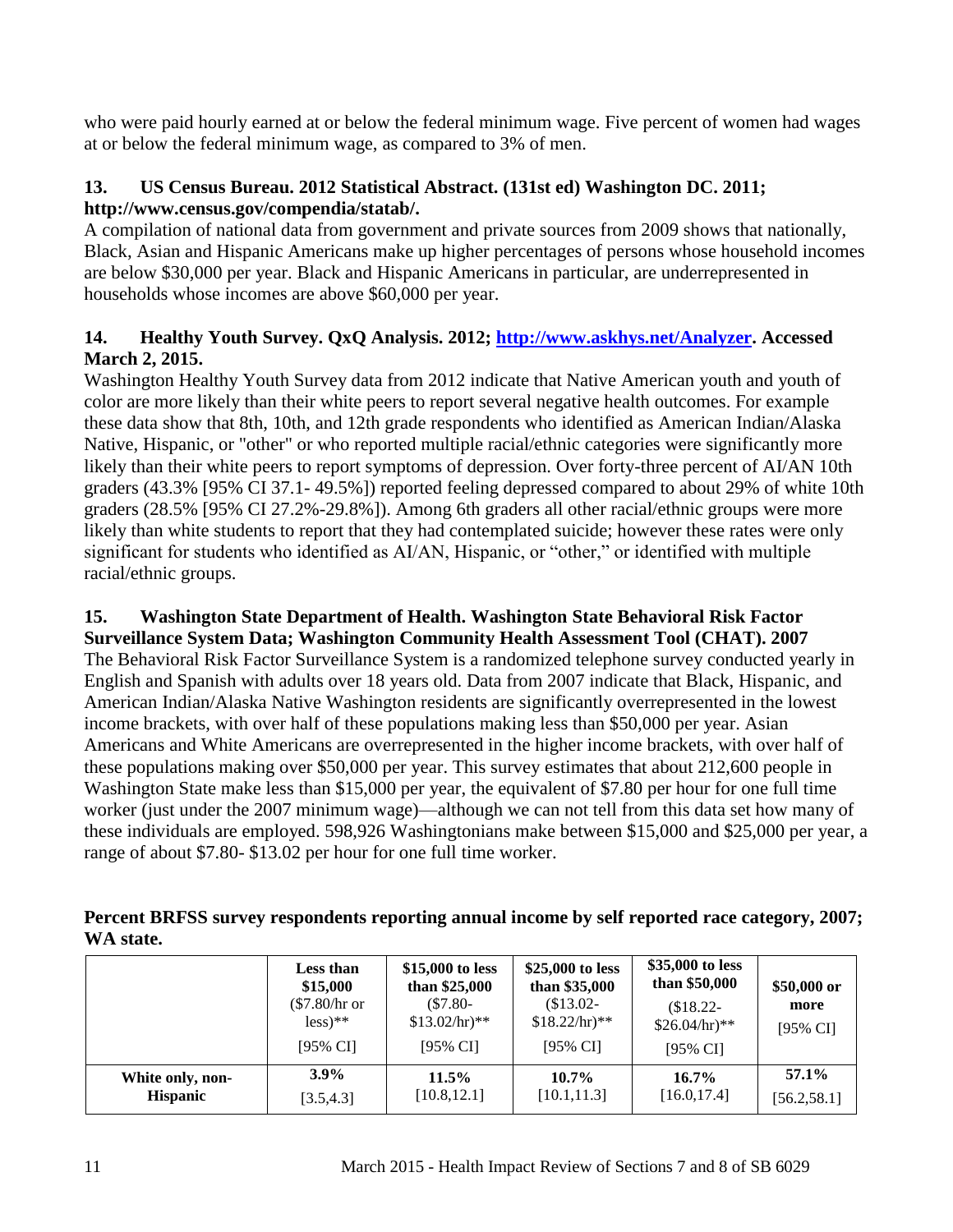| <b>Black only, Non-</b>                                                   | $\ast$                  | 21.6%                 | $17.0\%$                | $22.2\%$              | $30.5\%$                 |
|---------------------------------------------------------------------------|-------------------------|-----------------------|-------------------------|-----------------------|--------------------------|
| <b>Hispanic</b>                                                           |                         | [15.5, 27.7]          | [11.3, 22.8]            | [15.8, 28.6]          | [23.9, 37.2]             |
| Asian only, non-                                                          | $\ast$                  | 7.3%                  | 12.3%                   | $15.4\%$              | $60.4\%$                 |
| <b>Hispanic</b>                                                           |                         | [4.8, 9.8]            | [7.9, 16.8]             | [10.8, 19.9]          | [54.0, 66.8]             |
| <b>Native Hawaiian or</b><br>other Pacific Islander<br>only, Non-Hispanic | $\ast$                  | $\ast$                | $\ast$                  | $\ast$                | $43.6\%$<br>[27.1, 60.1] |
| American Indian or<br><b>Alaskan Native only,</b><br><b>Non-Hispanic</b>  | $11.7\%$<br>[5.8, 17.6] | 23.8%<br>[17.4, 30.2] | $16.1\%$<br>[8.3, 23.9] | 17.4%<br>[11.3, 23.4] | 31.0%<br>[23.5, 38.6]    |
| Other race only, non-<br>Hispanic                                         | *                       | $\ast$                | $\ast$                  | $\ast$                | $\ast$                   |
| Multiracial & non-                                                        | $7.9\%$ [4.5,11.4]      | $17.7\%$              | 12.6%                   | $17.5\%$              | 44.3%                    |
| Hispanic                                                                  |                         | [13.5, 21.9]          | [8.9, 16.3]             | [12.6, 22.3]          | [38.4, 50.2]             |
| <b>Hispanic</b>                                                           | $12.7\%$                | 38.6%                 | 14.4%                   | $14.7\%$              | $19.5\%$                 |
|                                                                           | [9.8, 15.7]             | [34.1, 43.2]          | [11.4, 17.5]            | [11.3, 18.1]          | [16.4, 22.6]             |
| <b>TOTAL N</b> (number of<br>people in each income<br>category)           | 212,600                 | 598,926               | 486,921                 | 728,420               | 2,315,679                |

*\*Sample size less than 30, not enough data to report.*

*\*\* Per hour income calculated based on 4 week month in a 12 month period for full time (40 hour/week) work.*

### <span id="page-13-0"></span>**16. Washington State Department of Health.** *The Health of Washington State: Socioeconomic Position in Washington 2014.* **2014.**

This report analyzed data from the 2012 American Community Survey (ACS). They found that 14% of Washingtonians live in poverty as compared to 16% of Americans nationwide. Rural Washingtonians, women, Alaska Natives and Native Americans, Hispanic and Black Washingtonians are more likely to live in poverty. Twelve out of 17 Washington counties with high percentages of persons living in poverty are east of the Cascades, pointing to disparities in urban and rural incomes in the state. Fifteen percent of women as compared to 12% of men live in poverty in Washington. Twenty nine percent of American Indian/Alaska Natives, 28% of Hispanics, and 26% of Black Washington residents live in poverty as compared with 10% of White Washingtonians, 12% of Asians, and 17% of Native Hawaiian and Pacific Islanders.

# <span id="page-13-1"></span>**17. Washington State Department of Health. OCRH series on rural-urban disparities, WA: Rural Disparities in Mortality Fact Sheet. 2010;**

### **<http://www.doh.wa.gov/Portals/1/Documents/Pubs/346022.pdf>**

Data from a Washington State Department of Health study of death certificate data from 2007-2008 found that Washingtonians living in rural areas of the state had statistically significantly higher death rates from cancer, heart disease, unintentional injuries, suicide, influenza, and liver disease than urban Washingtonians.

# <span id="page-13-2"></span>**18. Washington State Department of Health. Rural Washington: Closing Health Disparities (2010 update) 2010;<http://www.doh.wa.gov/Portals/1/Documents/Pubs/346030.pdf>**

This document provides a summary of the 2010 update of the Washington State Department of Health state-wide rural health assessment data. The authors found 14 health indicators for which rural areas of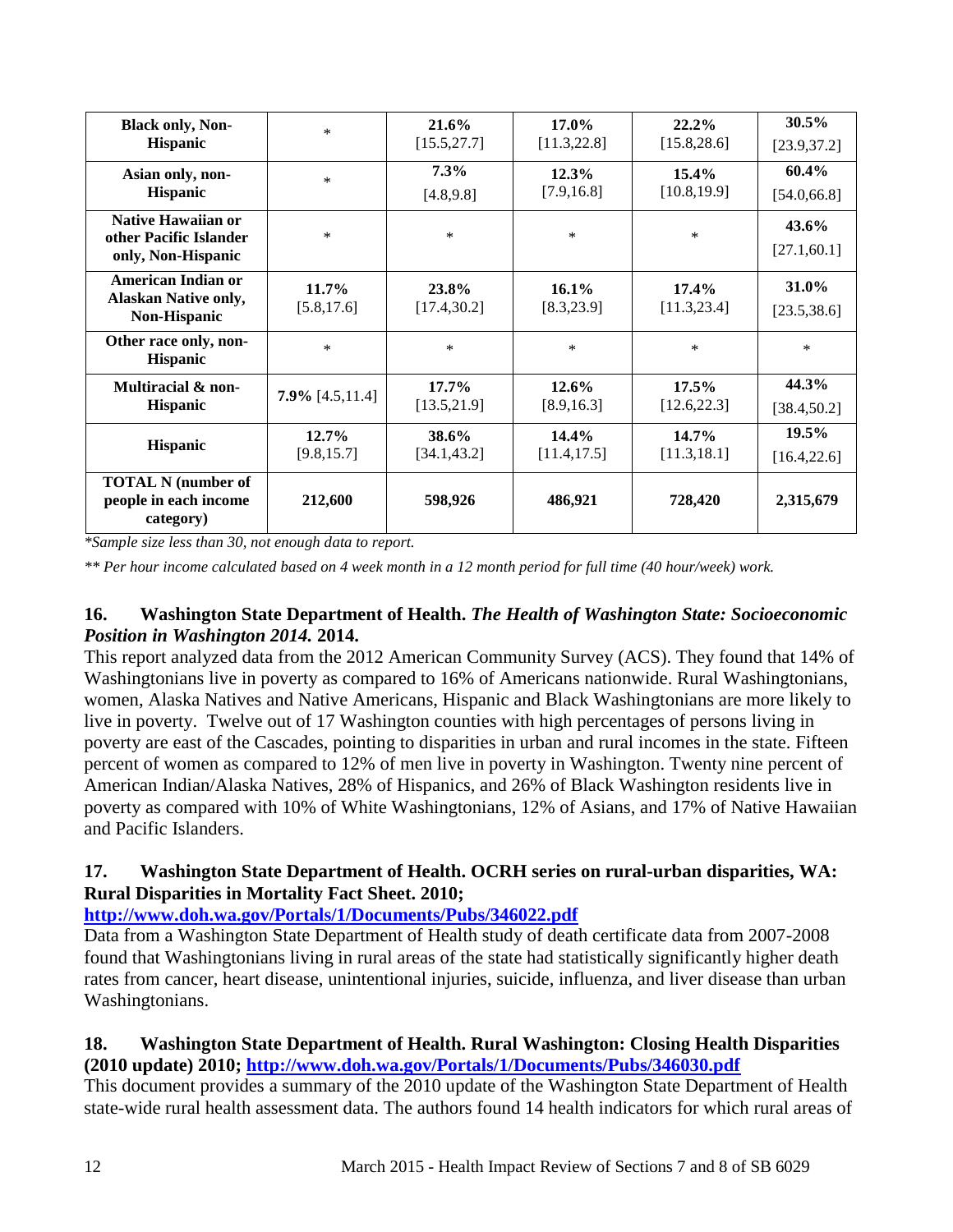Washington were doing statistically significantly worse than the state average. For example, rural Washingtonians were found to have higher percentages of adults who were overweight, smoke, delay seeing a doctor due to cost; lower than average number of women who received prenatal care in the first trimester; lower than average number of adults who receive yearly dental care; and higher rates of children who were hospitalized due to unintentional injuries.

<span id="page-14-0"></span>**19. Galea S, Tracy M, Hoggatt KJ, Dimaggio C, Karpati A. Estimated deaths attributable to social factors in the United States.** *American journal of public health.* **2011;101(8):1456-1465.** Galea et al. conducted a MEDLINE search for English language publications between 1980-2007 that estimated the relationship between adult all-cause mortality and social factors in the United States. They extracted unadjusted, or calculated, relative risk estimates from 47 studies and applied them to a metaanalysis for each social factor. They used the Comprehensive Meta-Analysis version 2 guide for their approach. From the relative risk estimates they were able to calculate the population attributable fraction for each social factor. They found that in the year 2000 there were 133,000 deaths in the United States related to individual level poverty, 39,000 related to area level poverty, and 119,000 related to income inequality.

#### <span id="page-14-1"></span>**20. Doucouliagos H, Stanley TD. Publication selection bias in minimum-wage research? A meta-regression analysis.** *British Journal of Industrial Relations.* **2009;47(2):406-428.**

Doucouliagos and Stanley conducted a meta-analysis of the minimum wage literature to determine if this body of literature contains publication bias and what the literature shows concerning the employment effects of minimum wage laws. Sixty-four United States studies fit their inclusion criteria, which combined offer 1,474 estimates of employment elasticity. The authors conclude that there is strong evidence that the body of literature on the effects of minimum wage laws on employment contains a high level of selection bias, with a tendency to select for negative employment effects of minimum wage. Doucouliagos and Stanley indicate that once the effects of publication selection are filtered out, the large body of evidence does not support that minimum wage laws are associated with an adverse employment effect. The authors ran this analysis using specific subsets of studies that may be considered the "best practice studies" using different schools of thoughts and found the same results.

### <span id="page-14-2"></span>**21. Linde Leonard M, Stanley TD, Doucouliagos H. Does the UK minimum wage reduce employment? A meta-regression analysis.** *British Journal of Industrial Relations.* **2014;52(3):499- 520.**

Leonard et al. conducted a meta-analysis of the United Kingdom (UK) literature on the effect of minimum wage on employment. The authors analyzed 16 UK studies which included 236 estimated minimum wage elasticities and 710 partial correlation coefficients. Leonard et al. outlined several potential factors that can result in publication bias. These include reviewers/editors being predisposed to accept articles consistent with conventional views, those that show statistically significant results, or using conventionally expected results to test new studies for selection. They found that there was little overall reporting bias in the UK publications. The authors conclude that the studies found no overall practically significant adverse employment effects. The authors did find, though, that some industries (the residential home care industry and potentially the retail food industry) may be more adversely affected by minimum wage increases than other industries. The authors cite other studies indicating that the lack of a negative employment effect observed in their meta-analysis may be a result of movements in productivity, efficiency, price, profits, and hours worked resulting from minimum age increases. They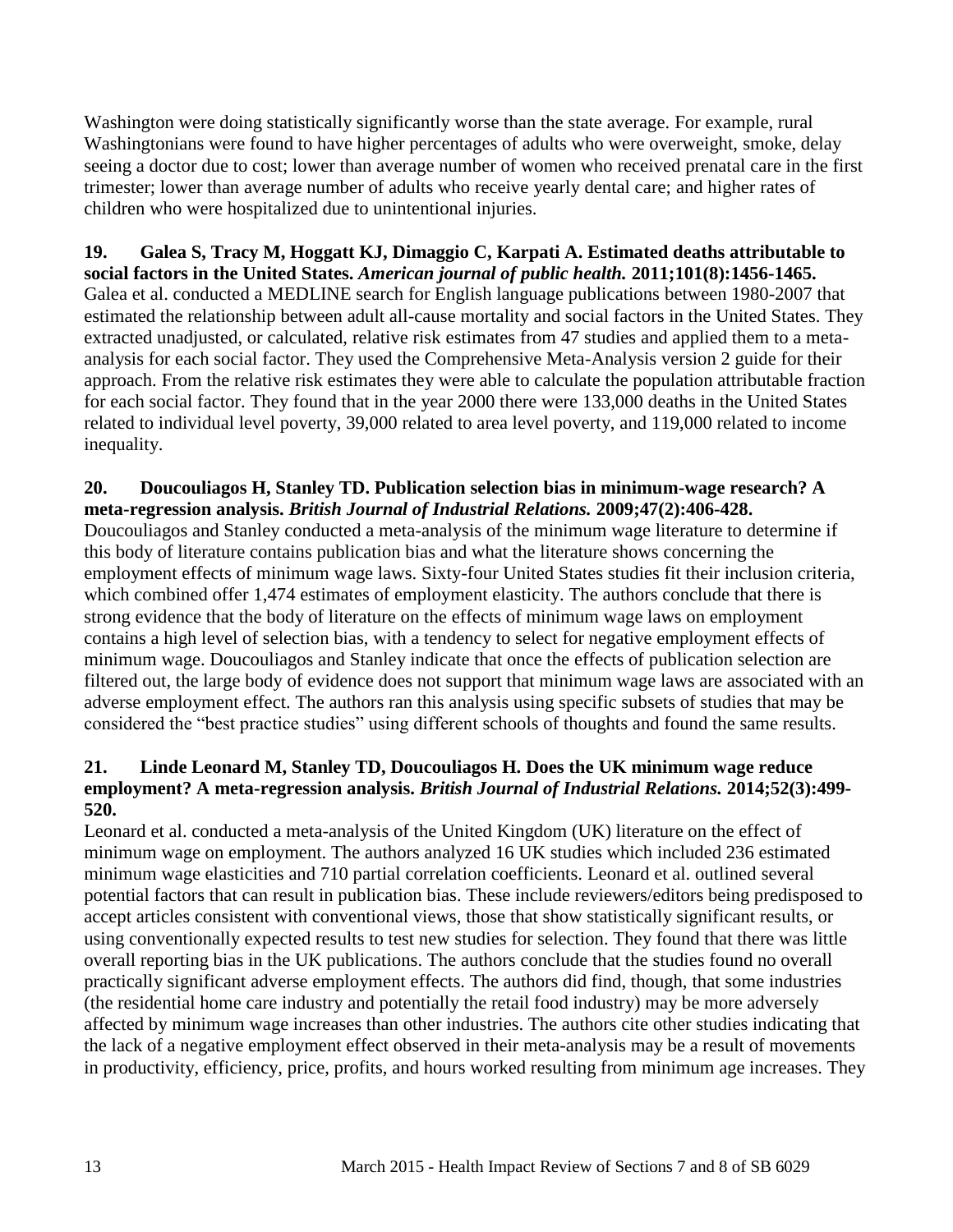cite several studies which have found that efficiency increases with higher wages; a trend that remains even in meta-analyses that have controlled for publication bias.

#### <span id="page-15-0"></span>**22. Neumark D, Wascher W. Minimum wages and employment: A review of evidence from the new minimum wage research.** *NBER Working Paper Series.* **2006.**

Neumark and Wascher reviewed the national and international literature on the effects of minimum wage on employment and included 102 publications in their review. The authors indicate that there is a wide range of estimates and a lack of consensus on the impacts of minimum wage policies. They conclude that a "sizable majority of the studies surveyed in this monograph give a relatively consistent (although not always statistically significant) indication of negative employment effects [i.e. reduced employment] of minimum wages." This seems to indicate that the authors have interpreted studies which found no statistically significant effect to provide evidence of a negative effect rather than evidence of no effect. The authors also note that the evidence indicates that the least-skilled groups were the most likely to be adversely affected by minimum wage. Neumark and Wascher express that among the 33 studies that, in their view, provide the most credible evidence, 85% indicate negative employment effects. The authors do not indicate what guidelines or criteria they used to select the 33 studies.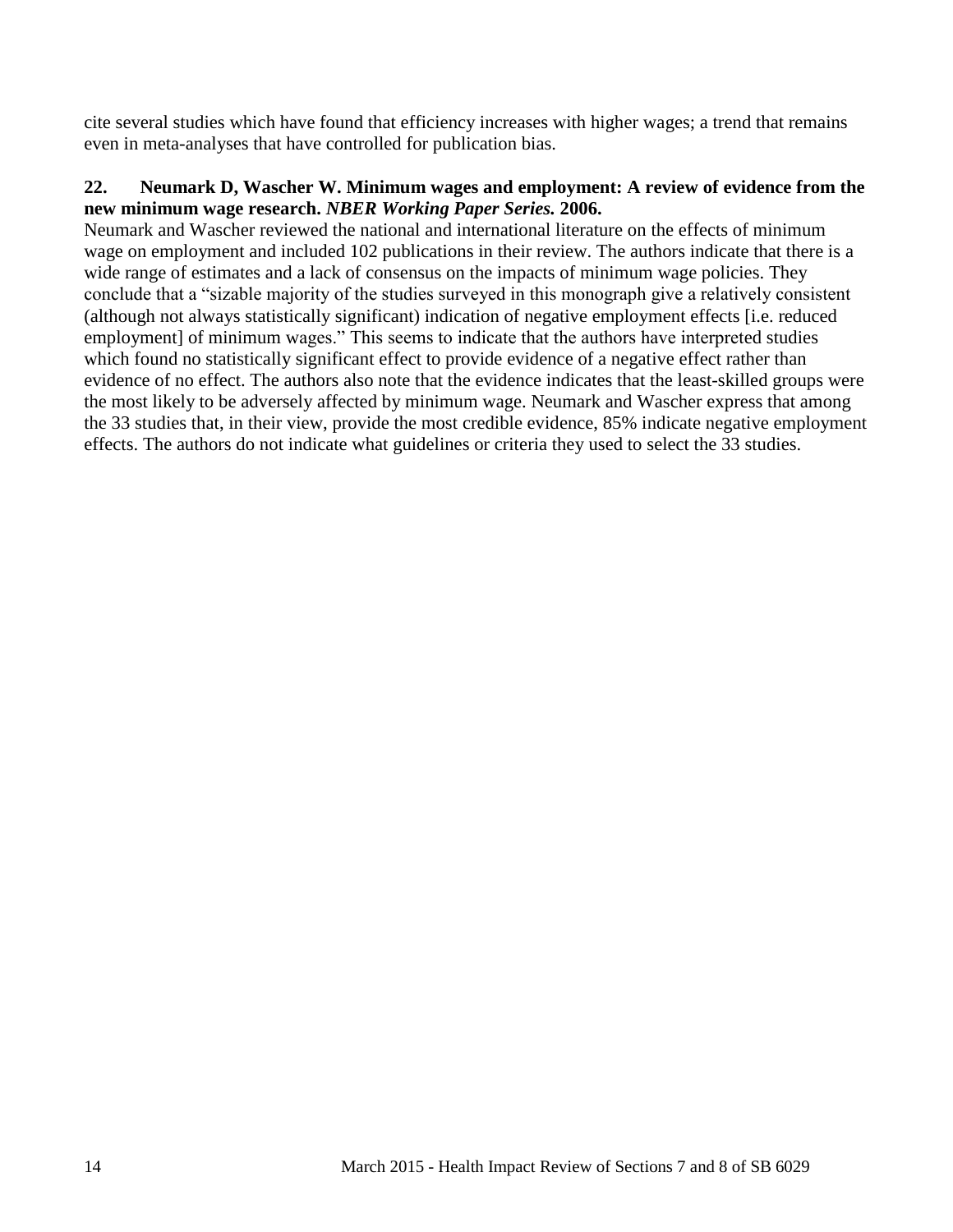# **Appendices**

# <span id="page-16-1"></span><span id="page-16-0"></span>**Appendix A. Explanation for Minimum Wage Projections**

We were unable to find current data on the number of people in Washington earning less than or equal to the state minimum wage (currently  $$9.47$ ).<sup>i</sup> Researchers from the University of Washington analyzed 2007 American Community Survey data and estimated that 127,032 working individuals over the age of 16 in King County were paid the minimum wage or less  $(\$9.32$  in 2007).<sup>ii</sup> This accounted for about 12.7% of the working population in the county over  $16<sup>ii</sup>$  and about 6.8% of the entire county population.<sup>iii</sup> In 2007 King County made up about 28.8% of Washington's population.<sup>iii</sup> We can use these figures to calculate a rough estimate of the number of working individuals statewide that may have been earning minimum wage or less in 2007: 441,083 workers. This estimate if very rough as it assumes an equal proportion of the populations in King County and all other counties were employed and that working individuals across the state had a the same likelihood of earning the minimum wage or less. These assumptions are not fully valid, but provide us with a rough estimate which indicates that increasing the minimum wage would likely impact a large number of workers and their families in Washington.

Sections 7 and 8 of SB 6029 will only have an impact on wages when both of the following criteria are met:

- 3. The previous calendar year per capita personal income increased over the year before and,
- 4. The previous calendar year per capita personal income was higher than the per capita personal income for the United States.

While in any year that both of these criteria are not met, the minimum wage would increase by the rate of inflation (calculated using the Consumer Price Index for urban wage earners and clerical workers [CPI-W]), this is not a change from the current law and therefore would not create a change from the status quo. However in any year that both of these criteria are met, the minimum wage would increase by the rate of inflation plus 3%. In every year since 1980 the second criterion has been met, we therefore assume throughout this analysis that this criterion will continue to be met. The first criterion has been met in over 81% of the years (26 out of 32 years) between 1982 and 2013. In any 10 consecutive years between 1982 and 2013 this first criterion has been met anywhere from 5 times to 10 times (average of 8.4 times).<sup>1V</sup> Note that this first criteria will not be met in any year following a decline in the per capita personal income over the previous two years, a scenario that is most likely to exist during an economic and/or wage recession. We have therefore provided a range of possibilities for the minimum wage increases over the next 20 years using three scenarios:

l

<sup>&</sup>lt;sup>i</sup> Washington State Department of Labor and Industries website. History of Washington Minimum Wage. [http://www.lni.wa.gov/WORKPLACERIGHTS/WAGES/MINIMUM/HISTORY/DEFAULT.ASP.](http://www.lni.wa.gov/WORKPLACERIGHTS/WAGES/MINIMUM/HISTORY/DEFAULT.ASP) Accessed March 11,  $\overline{2015}$ 

<sup>&</sup>lt;sup>ii</sup> Klawitter M, Long M, Plotnick R. "Who Would be Affected by an Increase in Seattle's Minimum Wage?" Report for the City of Seattle, Income Inequality Advisory Committee. University of Washington: Evans School of Public Affairs. 2014. [https://s3.amazonaws.com/s3.documentcloud.org/documents/1096119/uw-evans-report-on-15-minimum](https://s3.amazonaws.com/s3.documentcloud.org/documents/1096119/uw-evans-report-on-15-minimum-wage.pdf)[wage.pdf](https://s3.amazonaws.com/s3.documentcloud.org/documents/1096119/uw-evans-report-on-15-minimum-wage.pdf)

iii United States Census Bureau website. [http://www.census.gov/en.html.](http://www.census.gov/en.html) Accessed March 11, 2015.

<sup>&</sup>lt;sup>iv</sup> Washington Office of Financial Management website. Washington and U.S. Per Capita Personal Income data (not adjusted 1980-2013. [http://www.ofm.wa.gov/trends/economy/fig101.asp.](http://www.ofm.wa.gov/trends/economy/fig101.asp) Accessed March 11, 2015.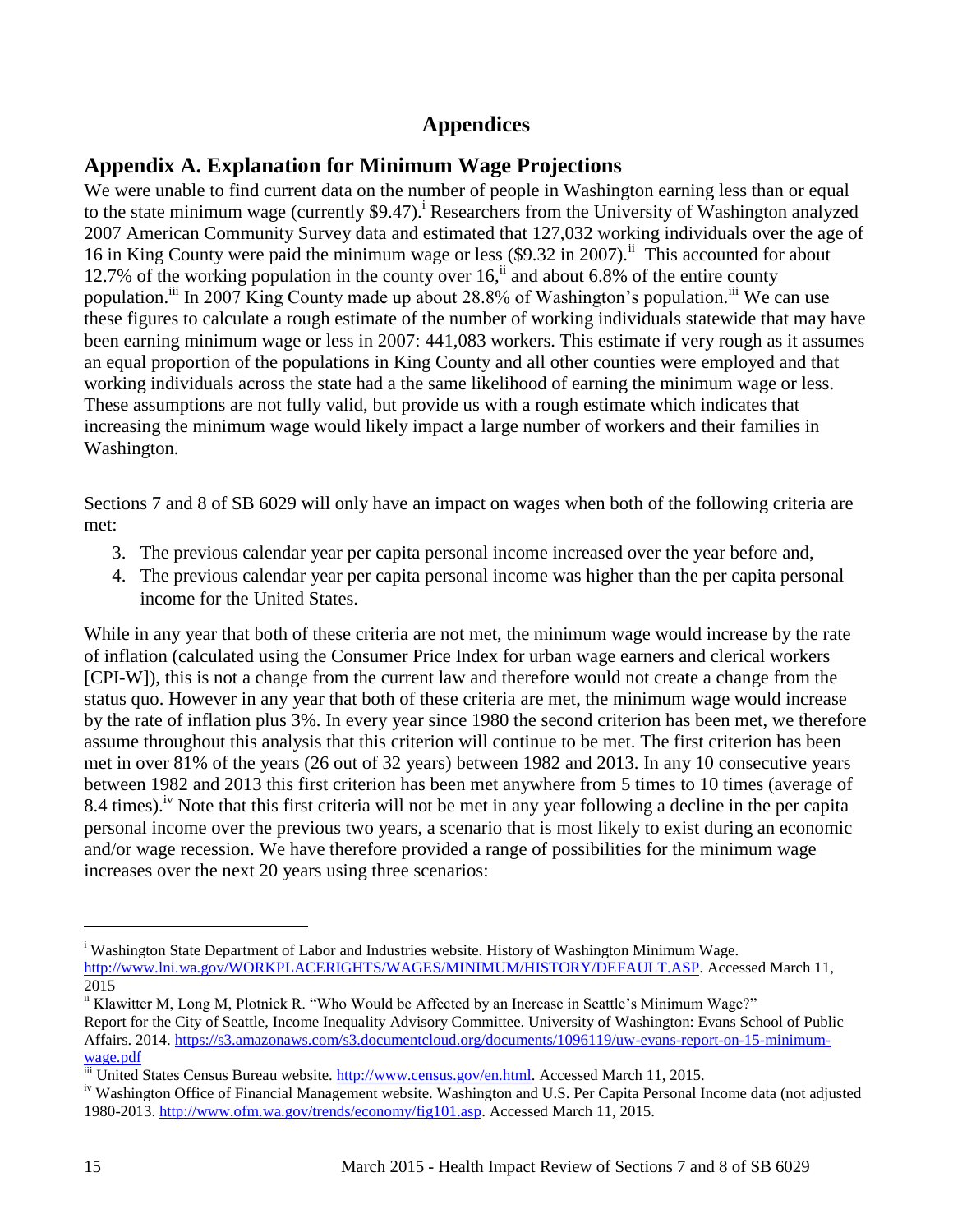- 1.) Assuming that both of these criteria will be met every year between 2016 and 2035 (to reflect the highest number of years that these criteria have been met in any 10 consecutive years since 1982).
- 2.) Assuming that these criteria will be met eight times between 2016 and 2025 and eight times between 2026 and 2035 (to reflect that fact that since 1982 the criteria have not been met in any 10 consecutive years on average 1.6 times and rounding this to the nearest whole number).
- 3.) Assuming that both of these criteria will be met five times between 2016 and 2025 and 5 times between 2026 and 2035 (to reflect the lowest number of years that these criteria have been met in any 10 consecutive years since 1982).

For each of these scenarios we have randomly distributed the years when the criteria are not met for each of the upcoming decades. In reality these years are more likely to be grouped together as recessions can span multiple years. For example these criteria would not have been met in either 2010 or 2011 as there was a decrease in per capita personal income between 2008 and 2009 as well as between 2009 and 2010, which reflects the decline in income during the recession.<sup>iv</sup>

We have assumed an inflation rate of 2.56% as this is the average rate of inflation that has been used to calculate the minimum wage in Washington since  $2000$ .<sup>i</sup> In these projections in any year that either criterion is not met, the minimum wage increase by the rate of inflation, and in any year that they are both met it increases by the rate of inflation plus three percent.

Table 1-3 outline the projected annual minimum wage between 2015 and 2035 for each of the scenarios outlined above. Table 4 shows the projected minimum wage in the absence of sections 7 and 8 of SB 6029. Tables 1-3 also show the projections for each of these scenarios with the minimum wages adjusted to 2011 dollars. This is the most recent year in which we have readily available BRFSS data. By adjusting the wages to 2011 dollars we can determine increase in spending capacity rather than the increase in actual minimum hourly wage. This allows us to determine the differences in health outcomes for different income brackets based on spending power.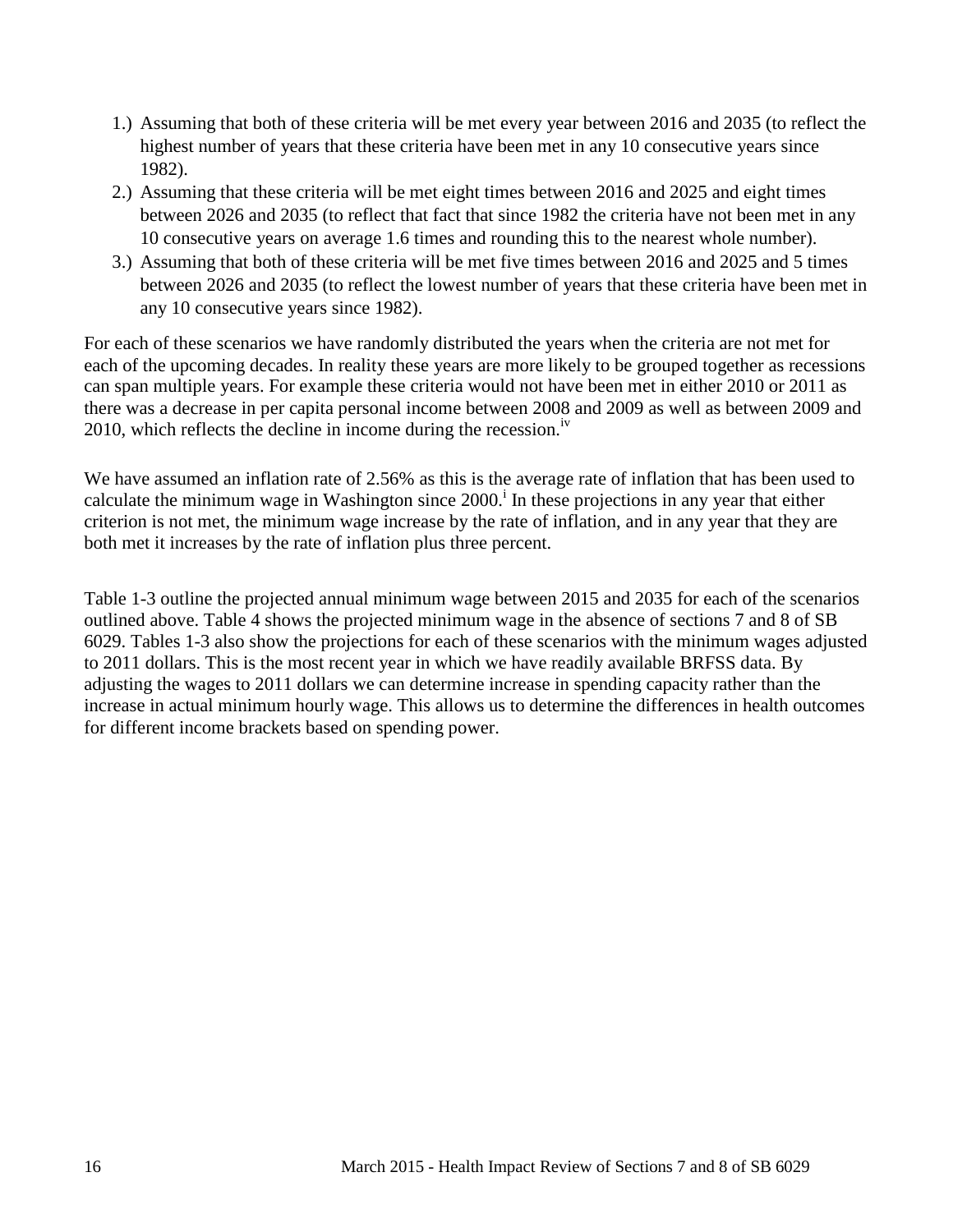| Table 1. 2015-2035 Washington minimum         |                |                |                 |  |
|-----------------------------------------------|----------------|----------------|-----------------|--|
| wage projections if the criteria in section 8 |                |                |                 |  |
| of SB 6029 are met every year                 |                |                |                 |  |
|                                               |                | <b>Rate of</b> | <b>Minimum</b>  |  |
|                                               | <b>Minimum</b> | increase       | <b>Wage</b>     |  |
| Year                                          | Wage           | for the        | <b>Adjusted</b> |  |
|                                               |                | following      | to 2011         |  |
|                                               |                | year           | <b>Dollars</b>  |  |
| $2011*$                                       | \$8.67         | 0.042676       | \$8.67          |  |
| 2012*                                         | \$9.04         | 0.016094       | \$8.86          |  |
| 2013*                                         | \$9.19         | 0.014146       | \$8.87          |  |
| $2014*$                                       | \$9.32         | 0.016593       | \$8.86          |  |
| $2015**$                                      | \$9.47         | 0.055507       | \$9.11          |  |
| 2016**                                        | \$10.00        | 0.055507       | \$9.38          |  |
| 2017**                                        | \$10.55        | 0.055507       | \$9.66          |  |
| $2018**$                                      | \$11.14        | 0.055507       | \$9.95          |  |
| $2019**$                                      | \$11.75        | 0.055507       | \$10.25         |  |
| 2020**                                        | \$12.41        | 0.055507       | \$10.56         |  |
| $2021**$                                      | \$13.10        | 0.055507       | \$10.88         |  |
| $2022**$                                      | \$13.82        | 0.055507       | \$11.20         |  |
| 2023**                                        | \$14.59        | 0.055507       | \$11.54         |  |
| 2024**                                        | \$15.40        | 0.055507       | \$11.89         |  |
| $2025**$                                      | \$16.25        | 0.055507       | \$12.24         |  |
| $2026$ **                                     | \$17.16        | 0.055507       | \$12.61         |  |
| $2027**$                                      | \$18.11        | 0.055507       | \$12.99         |  |
| $2028**$                                      | \$19.11        | 0.055507       | \$13.38         |  |
| $2029**$                                      | \$20.17        | 0.055507       | \$13.78         |  |
| $2030**$                                      | \$21.29        | 0.055507       | \$14.19         |  |
| $2031$ **                                     | \$22.48        | 0.055507       | \$14.62         |  |
| $2032**$                                      | \$23.72        | 0.055507       | \$15.06         |  |
| 2033**                                        | \$25.04        | 0.055507       | \$15.51         |  |
| 2034**                                        | \$26.43        | 0.055507       | \$15.97         |  |
| $2035**$                                      | \$27.90        | 0.055507       | \$16.45         |  |
| *observed                                     |                |                |                 |  |

\*\*projected

Note: Minimum wages adjusted for 2011 dollars for years that have not yet been observed are calculated by adding 3% (as would be required by section 8 of SB 6029) to the previous year's adjusted minimum wage without adding any additional percentages to account for inflation.

| Table 2. 2015-2035 Washington minimum                                                      |                      |                            |                               |  |  |
|--------------------------------------------------------------------------------------------|----------------------|----------------------------|-------------------------------|--|--|
| wage projections if the criteria in section 8<br>of SB 6029 are met eight times in each of |                      |                            |                               |  |  |
|                                                                                            | the next two decades |                            |                               |  |  |
|                                                                                            |                      | <b>Rate of</b><br>increase | <b>Minimum</b><br><b>Wage</b> |  |  |
| Year                                                                                       | <b>Minimum</b>       | for the                    | <b>Adjusted</b>               |  |  |
|                                                                                            | <b>Wage</b>          | following                  | to 2011                       |  |  |
|                                                                                            |                      | year                       | <b>Dollars</b>                |  |  |
| $2011*$                                                                                    | \$8.67               | 0.042676                   | \$8.67                        |  |  |
| 2012*                                                                                      | \$9.04               | 0.016094                   | \$8.86                        |  |  |
| 2013*                                                                                      | \$9.19               | 0.014146                   | \$8.87                        |  |  |
| 2014*                                                                                      | \$9.32               | 0.016593                   | \$8.86                        |  |  |
| 2015**                                                                                     | \$9.47               | 0.055507                   | \$9.11                        |  |  |
| 2016**                                                                                     | \$10.00              | 0.055507                   | \$9.38                        |  |  |
| 2017**                                                                                     | \$10.55              | 0.055507                   | \$9.66                        |  |  |
| $2018**$                                                                                   | \$11.14              | 0.055507                   | \$9.95                        |  |  |
| $2019**$                                                                                   | \$11.75              | 0.055507                   | \$10.25                       |  |  |
| $2020**$                                                                                   | \$12.41              | 0.055507                   | \$10.56                       |  |  |
| $2021**$                                                                                   | \$13.10              | 0.025507                   | \$10.88                       |  |  |
| 2022**                                                                                     | \$13.43              | 0.055507                   | \$10.88                       |  |  |
| 2023**                                                                                     | \$14.17              | 0.055507                   | \$11.20                       |  |  |
| 2024**                                                                                     | \$14.96              | 0.055507                   | \$11.54                       |  |  |
| 2025**                                                                                     | \$15.79              | 0.025507                   | \$11.89                       |  |  |
| $2026**$                                                                                   | \$16.19              | 0.055507                   | \$11.89                       |  |  |
| 2027**                                                                                     | \$17.09              | 0.055507                   | \$12.24                       |  |  |
| 2028**                                                                                     | \$18.04              | 0.055507                   | \$12.61                       |  |  |
| 2029**                                                                                     | \$19.04              | 0.055507                   | \$12.99                       |  |  |
| 2030**                                                                                     | \$20.10              | 0.055507                   | \$13.38                       |  |  |
| $2031**$                                                                                   | \$21.22              | 0.055507                   | \$13.78                       |  |  |
| 2032**                                                                                     | \$22.39              | 0.055507                   | \$14.19                       |  |  |
| 2033**                                                                                     | \$23.64              | 0.025507                   | \$14.62                       |  |  |
| $2034**$                                                                                   | \$24.24              | 0.025507                   | \$14.62                       |  |  |
| $2035**$                                                                                   | \$24.86              | 0.055507                   | \$14.62                       |  |  |
| *observed                                                                                  |                      |                            |                               |  |  |

\*\*projected

Notes:

Minimum wages adjusted for 2011 dollars for years that have not yet been observed are calculated by adding 3% (as would be required by section 8 of SB 6029) to the previous year's adjusted minimum wage without adding any additional percentages to account for inflation for any year that the criteria are met, and by adding 0% in any year that they are not.

Cells shaded in blue represent years in which the criteria were not met in this scenario.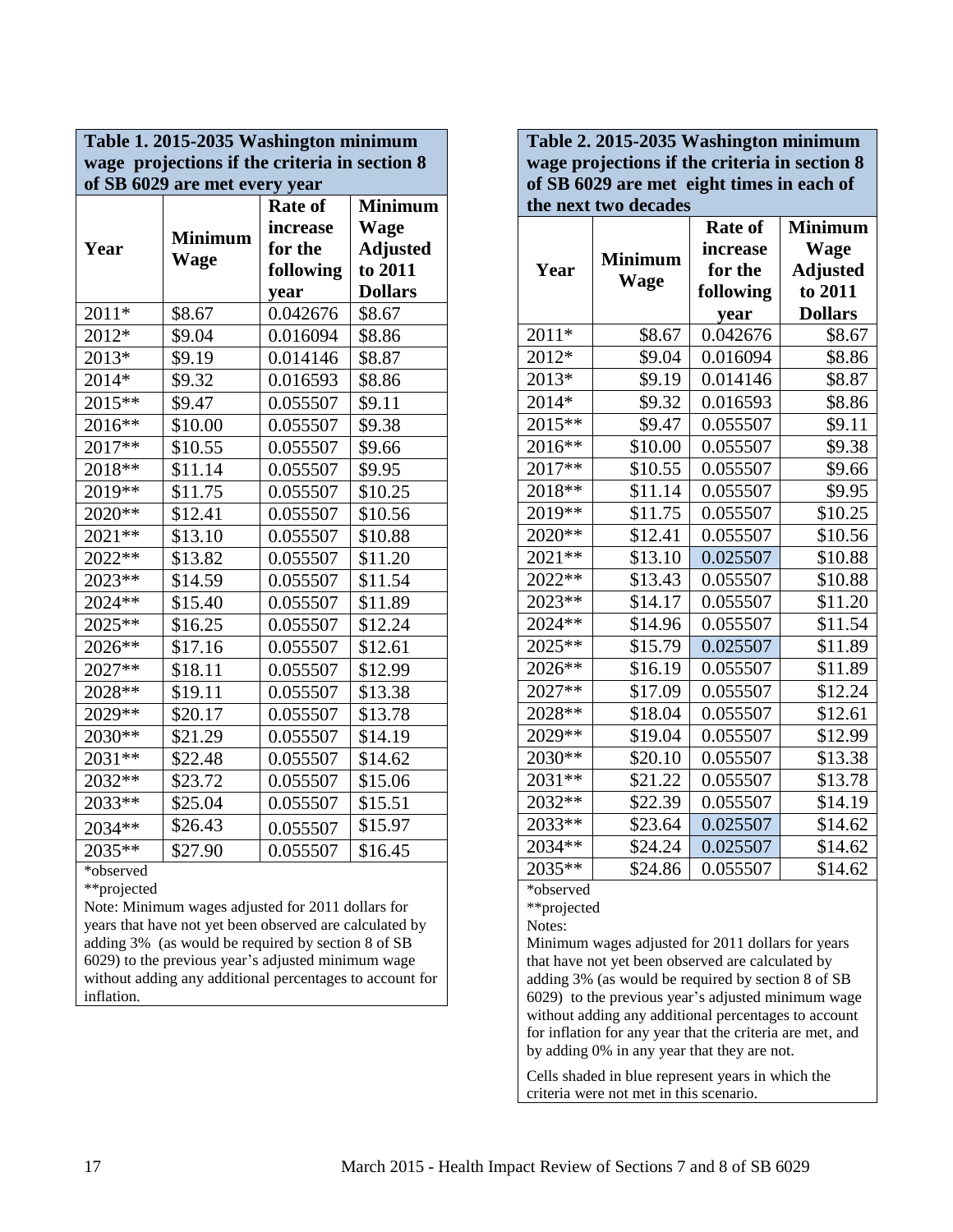**Table 3. 2015-2035 Washington minimum wage projections if the criteria in section 8 of SB 6029 are met five times in each of the next two decades**

|          |                | <b>Rate of</b> | <b>Minimum</b>  |
|----------|----------------|----------------|-----------------|
|          |                | increase       | <b>Wage</b>     |
| Year     | <b>Minimum</b> | for the        | <b>Adjusted</b> |
|          | Wage           | following      | to 2011         |
|          |                | year           | <b>Dollars</b>  |
| 2011*    | \$8.67         | 0.042676       | \$8.67          |
| 2012*    | \$9.04         | 0.016094       | \$8.86          |
| 2013*    | \$9.19         | 0.014146       | \$8.87          |
| 2014*    | \$9.32         | 0.016593       | \$8.86          |
| 2015**   | \$9.47         | 0.055507       | \$9.11          |
| 2016**   | \$10.00        | 0.055507       | \$9.38          |
| 2017**   | \$10.55        | 0.025507       | \$9.66          |
| 2018**   | \$10.82        | 0.025507       | \$9.66          |
| $2019**$ | \$11.10        | 0.055507       | \$9.66          |
| $2020**$ | \$11.71        | 0.025507       | \$9.95          |
| $2021**$ | \$12.01        | 0.055507       | \$9.95          |
| 2022**   | \$12.68        | 0.025507       | \$10.25         |
| 2023**   | \$13.00        | 0.055507       | \$10.25         |
| 2024 **  | \$13.72        | 0.025507       | \$10.56         |
| 2025**   | \$14.07        | 0.055507       | \$10.56         |
| 2026**   | \$14.85        | 0.055507       | \$10.88         |
| 2027**   | \$15.68        | 0.055507       | \$11.20         |
| 2028 **  | \$16.55        | 0.025507       | \$11.54         |
| 2029 **  | \$16.97        | 0.055507       | \$11.54         |
| 2030**   | \$17.91        | 0.025507       | \$11.89         |
| 2031**   | \$18.37        | 0.055507       | \$11.89         |
| 2032**   | \$19.39        | 0.025507       | \$12.24         |
| 2033**   | \$19.88        | 0.055507       | \$12.24         |
| 2034**   | \$20.99        | 0.025507       | \$12.61         |
| $2035**$ | \$21.52        | 0.025507       | \$12.61         |

\*observed

\*\*projected

Notes: Minimum wages adjusted for 2011 dollars for years that have not yet been observed are calculated by adding 3% (as would be required by section 8 of SB 6029) to the previous year's adjusted minimum wage without adding any additional percentages to account for inflation for any year that the criteria are met, and by adding 0% in any year that they are not.

Cells shaded in blue represent years in which the criteria were not met in this scenario.

**Table 4. 2015-2035 Washington minimum wage projections in the absence of section 8 of SB 6029**

|                    |                | <b>Rate of</b> | <b>Minimum</b>  |
|--------------------|----------------|----------------|-----------------|
|                    | <b>Minimum</b> | increase       | <b>Wage</b>     |
| Year               |                | for the        | <b>Adjusted</b> |
|                    | <b>Wage</b>    | following      | to 2011         |
|                    |                | year           | <b>Dollars</b>  |
| $201\overline{1*}$ | \$8.67         | 0.042676       | \$8.67          |
| 2012*              | \$9.04         | 0.016094       | \$8.86          |
| 2013*              | \$9.19         | 0.014146       | \$8.87          |
| 2014*              | \$9.32         | 0.016593       | \$8.86          |
| 2015**             | \$9.47         | 0.025507       | \$9.11          |
| $2016**$           | \$9.71         | 0.025507       | \$9.11          |
| $2017**$           | \$9.96         | 0.025507       | \$9.11          |
| $2018**$           | \$10.21        | 0.025507       | \$9.11          |
| $2019**$           | \$10.47        | 0.025507       | \$9.11          |
| $2020**$           | \$10.74        | 0.025507       | \$9.11          |
| 2021**             | \$11.01        | 0.025507       | \$9.11          |
| 2022**             | \$11.30        | 0.025507       | \$9.11          |
| 2023**             | \$11.58        | 0.025507       | \$9.11          |
| $2024**$           | \$11.88        | 0.025507       | \$9.11          |
| $2025**$           | \$12.18        | 0.025507       | \$9.11          |
| $2026**$           | \$12.49        | 0.025507       | \$9.11          |
| 2027**             | \$12.81        | 0.025507       | \$9.11          |
| 2028**             | \$13.14        | 0.025507       | \$9.11          |
| 2029**             | \$13.47        | 0.025507       | \$9.11          |
| 2030**             | \$13.82        | 0.025507       | \$9.11          |
| $2031**$           | \$14.17        | 0.025507       | \$9.11          |
| 2032**             | \$14.53        | 0.025507       | \$9.11          |
| 2033**             | \$14.90        | 0.025507       | \$9.11          |
| $2034**$           | \$15.28        | 0.025507       | \$9.11          |
| $2035**$           | \$15.67        | 0.025507       | \$9.11          |

\*observed

\*\*projected

Note: Minimum wages adjusted for 2011 dollars for years that have not yet been observed are calculated by adding 0% to the previous year's adjusted minimum wage starting with the adjusted minimum wage for 2015 (\$9.11).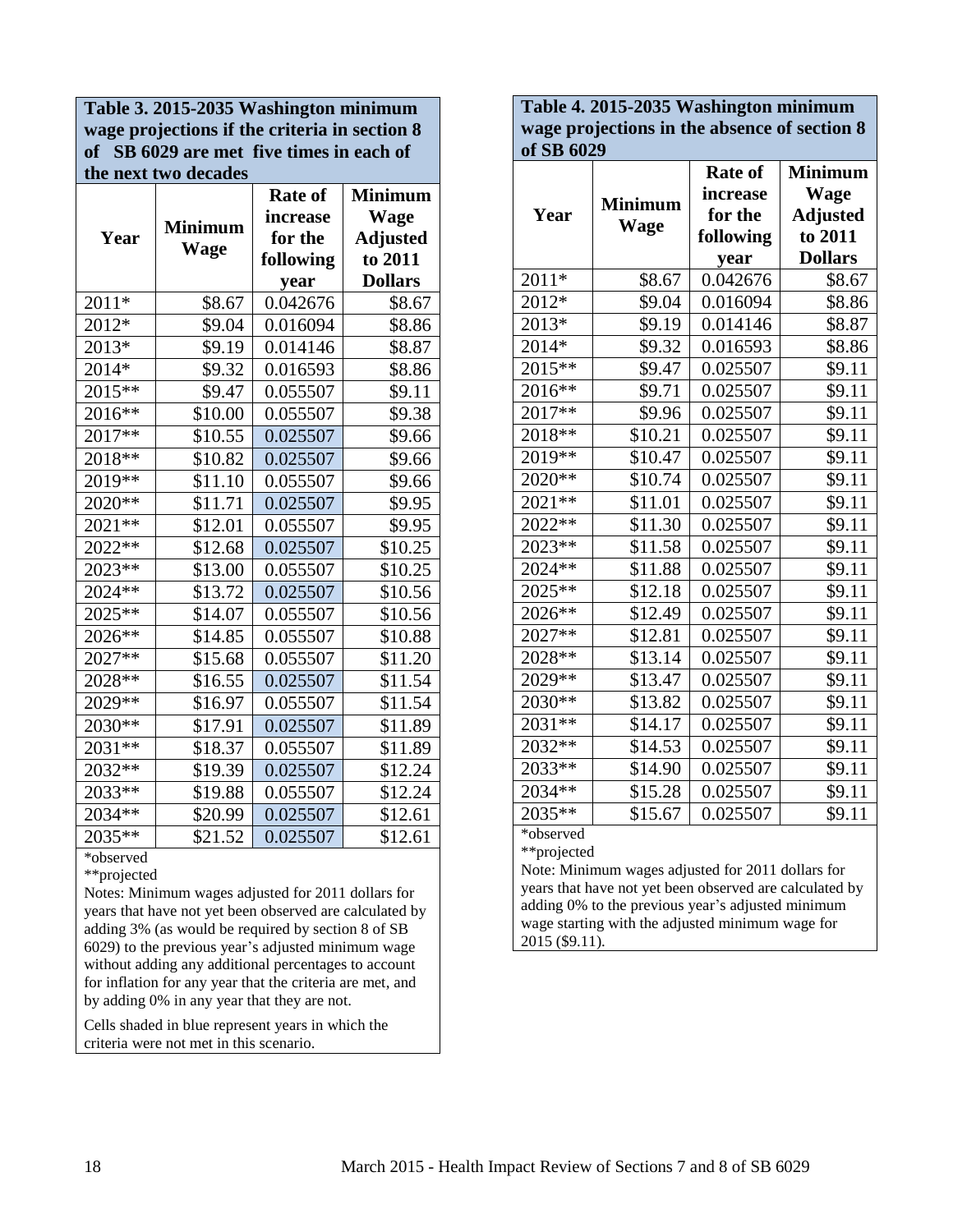# **Appendix B. Explanation for Estimation of Health Impacts**

We have estimated the health impacts of sections 7 and 8 of SB 6029 based on three potential scenarios that we used to project the minimum wages through 2035 as well as the 2011 spending power of each of those minimum wages (explanation in Appendix A). Using Behavioral Risk Factor Surveillance System (BRFSS) data from 2011 we have analyzed the decrease in likelihood of an individual experiencing a given negative health outcome as their spending power increases. We have used the spending power (minimum wages adjusted for 2011 dollars) because a minimum wage of, for example, \$27.90 in 2035 will *not* have the same spending power that it would have had in 2011. Therefore we adjust the projected minimum wages to 2011 dollars in order to use 2011 health data to determine the impacts of increased spending power on improved health. We calculated the estimated prevalence of a number adverse health outcome among workers earning minimum wage following an increase in minimum wage in 10 years and in 20 years using three potential scenarios. We calculated the income that an individual would bring home earning minimum wage and working 40 hours a week 52 weeks per year. There are several limitations to this approach as BRFSS data provides income information but the survey does not indicate if the respondent is employed or how many hours they work each week. However this does give us an idea of the health outcomes for individuals with incomes that would coincide with the wage-based income of a full-time employee earning minimum wage. Note that for the lower income scales BRFSS data separates income data by 15-20K, 20-25K, and 25-35K. We present the health indicator data for the income range each extrapolated annual income falls within (Tables 5-7).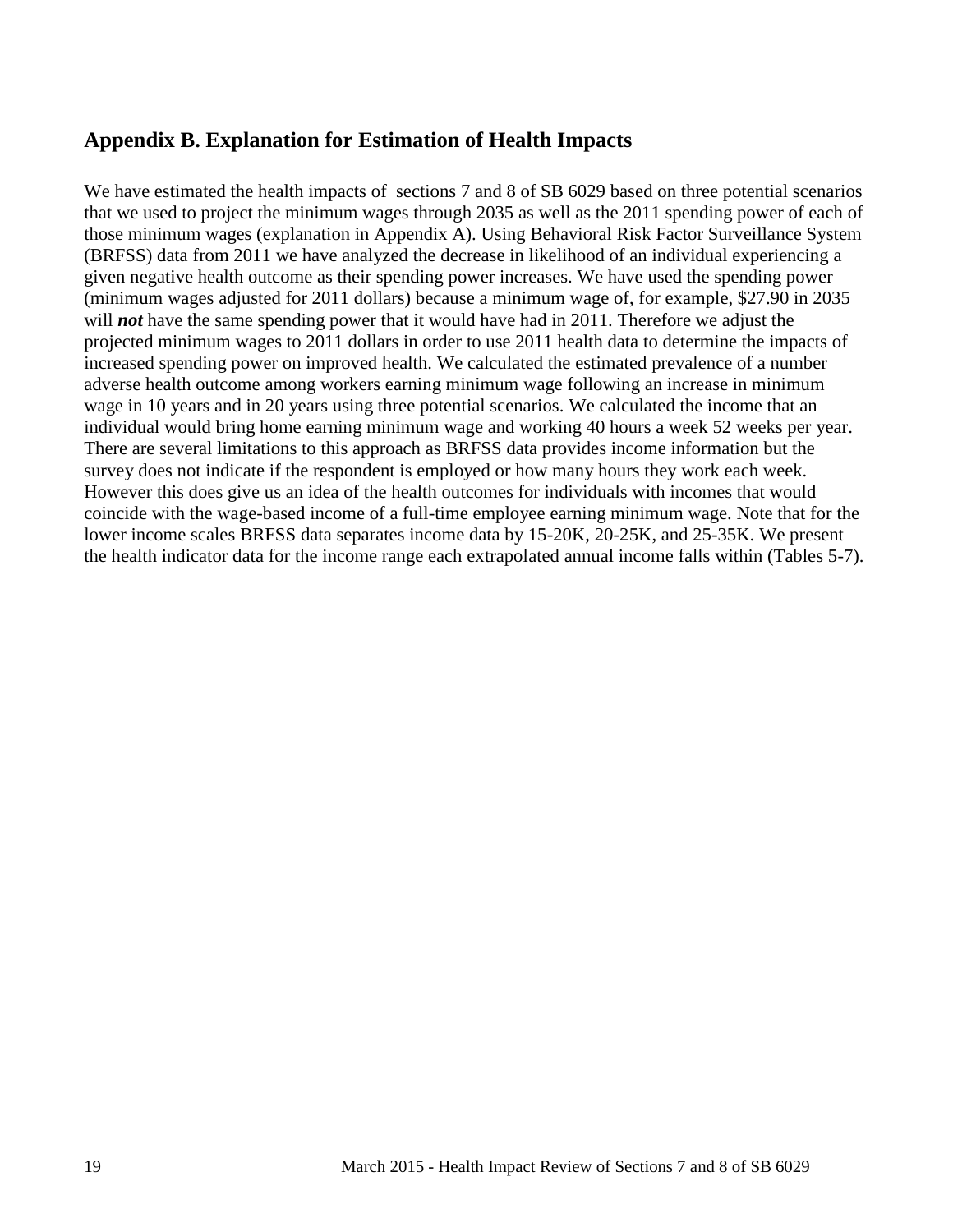| section 8 of SB 6029 are met every year between 2015 and 2035 |                                                                                                                                                            |                                                                                                                                                                  |                                                                                                                                                                  |  |
|---------------------------------------------------------------|------------------------------------------------------------------------------------------------------------------------------------------------------------|------------------------------------------------------------------------------------------------------------------------------------------------------------------|------------------------------------------------------------------------------------------------------------------------------------------------------------------|--|
|                                                               | 2015                                                                                                                                                       | 2025                                                                                                                                                             | 2035                                                                                                                                                             |  |
|                                                               | Minimum wage adjusted<br>to 2011 dollars:<br>\$9.11/hour                                                                                                   | Minimum wage adjusted<br>to 2011 dollars:<br>\$12.24/hour                                                                                                        | Minimum wage adjusted<br>to 2011 dollars:<br>\$16.45/hour                                                                                                        |  |
|                                                               | This would equate to a<br>gross annual income of<br>\$18,949 (BRFSS range)<br>15-20K) for an individual<br>working 40 hours per<br>week 52 weeks per year. | This would equate to a<br>gross annual income of<br>\$25,459 (BRFSS range)<br>$25-35K$ ) for an<br>individual working 40<br>hours per week 52<br>weeks per year. | This would equate to a<br>gross annual income of<br>\$34,216 (BRFSS range)<br>$25-35K$ ) for an<br>individual working 40<br>hours per week 52 weeks<br>per year. |  |
| Currently have asthma                                         | 10.2%                                                                                                                                                      | 8.8%                                                                                                                                                             | 8.8%                                                                                                                                                             |  |
|                                                               | $(95\% \text{ CI } 9.6 - 10.8)$                                                                                                                            | $(95\% \text{ CI } 8.2 - 9.3)$                                                                                                                                   | $(95\% \text{ CI } 8.2 - 9.3)$                                                                                                                                   |  |
| <b>Stroke</b>                                                 | 3.4%                                                                                                                                                       | 2.9%                                                                                                                                                             | 2.9%                                                                                                                                                             |  |
|                                                               | $(95\% \text{ CI } 2.0 - 4.9)$                                                                                                                             | $(95\% \text{ CI } 2.0 - 3.9)$                                                                                                                                   | $(95\% \text{ CI } 2.0 - 3.9)$                                                                                                                                   |  |
| Heart attack                                                  | 6.6%                                                                                                                                                       | 5.8%                                                                                                                                                             | 5.8%                                                                                                                                                             |  |
|                                                               | $(95\% \text{ CI } 3.7 - 9.4)$                                                                                                                             | $(95\% \text{ CI } 4.1 - 7.5)$                                                                                                                                   | $(95\% \text{ CI } 4.1 - 7.5)$                                                                                                                                   |  |
| Obesity                                                       | 33.0%                                                                                                                                                      | 28.9%                                                                                                                                                            | 28.9%                                                                                                                                                            |  |
|                                                               | $(95\% \text{ CI } 26.2 - 39.8)$                                                                                                                           | $(95\% \text{ CI } 25.3 - 32.6)$                                                                                                                                 | (95% CI 25.3 - 32.6)                                                                                                                                             |  |
| Diabetes                                                      | 11.1%                                                                                                                                                      | 10.9%                                                                                                                                                            | 10.9%                                                                                                                                                            |  |
|                                                               | $(95\% \text{ CI } 7.5 - 14.7)$                                                                                                                            | $(95\% \text{ CI } 8.8 - 13.0)$                                                                                                                                  | $(95\% \text{ CI } 8.8 - 13.0)$                                                                                                                                  |  |
| Activity limitation due to health                             | 41.4%                                                                                                                                                      | 29.1%                                                                                                                                                            | 29.1%                                                                                                                                                            |  |
| problems                                                      | $(95\% \text{ CI } 34.6 - 48.2)$                                                                                                                           | $(95\% \text{ CI } 25.7 - 32.6)$                                                                                                                                 | $(95\% \text{ CI } 25.7 - 32.6)$                                                                                                                                 |  |
| Could not see a doctor because of                             | 40.8%                                                                                                                                                      | 24.2%                                                                                                                                                            | 24.2%                                                                                                                                                            |  |
| cost                                                          | $(95\% \text{ CI } 33.9 - 47.8)$                                                                                                                           | $(95\% \text{ CI } 20.5 - 27.8)$                                                                                                                                 | $(95\% \text{ CI } 20.5 - 27.8)$                                                                                                                                 |  |
| Fair or poor general health                                   | 32.6%                                                                                                                                                      | 18.0%                                                                                                                                                            | 18.0%                                                                                                                                                            |  |
|                                                               | $(95\% \text{ CI } 26.2 - 39.0)$                                                                                                                           | (95% CI 15.2 - 20.8)                                                                                                                                             | (95% CI 15.2 - 20.8)                                                                                                                                             |  |
| Frequent poor health prevented                                | 13.9%                                                                                                                                                      | 7.8%                                                                                                                                                             | 7.8%                                                                                                                                                             |  |
| usual activities                                              | (95% CI 9.3 - 18.4)                                                                                                                                        | $(95\% \text{ CI } 5.6 - 9.9)$                                                                                                                                   | $(95\% \text{ CI } 5.6 - 9.9)$                                                                                                                                   |  |

**Table 5. Changes in health indicators with increasing wages assuming the criteria in**

*Source: Centers for Disease Control and Prevention. Behavioral Risk Factor Surveillance System Prevalence and Trends Data. 2011; [http://apps.nccd.cdc.gov/brfss/page.asp?cat=XX&yr=2012&state=WA#XX.](http://apps.nccd.cdc.gov/brfss/page.asp?cat=XX&yr=2012&state=WA#XX) Accessed March 11, 2015. Note: Cells shaded in green represent statistically signficantly lower rates than those in one or both of the cells representing projections for 2015 and 2025 incomes.*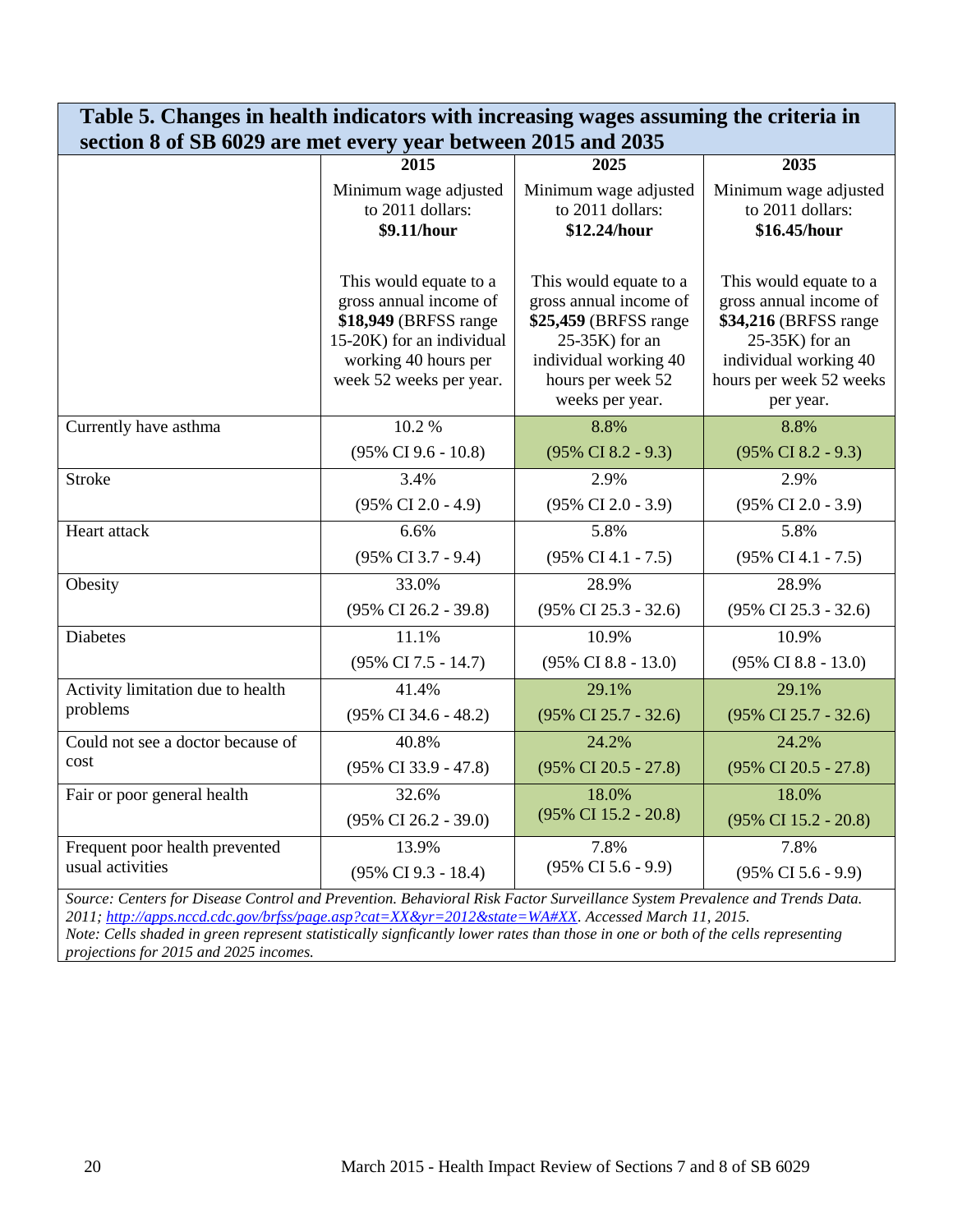| Table 6. Changes in health indicators with increasing wages assuming the criteria in                                       |                                                                                                                                                           |                                                                                                                                                                  |                                                                                                                                                                 |  |  |
|----------------------------------------------------------------------------------------------------------------------------|-----------------------------------------------------------------------------------------------------------------------------------------------------------|------------------------------------------------------------------------------------------------------------------------------------------------------------------|-----------------------------------------------------------------------------------------------------------------------------------------------------------------|--|--|
| section 8 of SB 6029 are met eight times in each of the next two decades                                                   |                                                                                                                                                           |                                                                                                                                                                  |                                                                                                                                                                 |  |  |
|                                                                                                                            | 2015                                                                                                                                                      | 2025                                                                                                                                                             | 2035                                                                                                                                                            |  |  |
|                                                                                                                            | Minimum wage adjusted<br>to 2011 dollars:<br>\$9.11/hour                                                                                                  | Minimum wage adjusted<br>to 2011 dollars:<br>\$11.89/hour                                                                                                        | Minimum wage adjusted<br>to 2011 dollars:<br>\$14.62/hour                                                                                                       |  |  |
|                                                                                                                            | This would equate to a<br>gross annual income of<br>\$18,949 (BRFSS range<br>15-20K) for an individual<br>working 40 hours per<br>week 52 weeks per year. | This would equate to a<br>gross annual income of<br>\$24,731 (BRFSS range)<br>$20-25K$ ) for an<br>individual working 40<br>hours per week 52<br>weeks per year. | This would equate to a<br>gross annual income of<br>\$30,410 (BRFSS range<br>$25-35K$ ) for an<br>individual working 40<br>hours per week 52 weeks<br>per year. |  |  |
| Currently have asthma                                                                                                      | 10.2%                                                                                                                                                     | 9.7%                                                                                                                                                             | 8.8%                                                                                                                                                            |  |  |
|                                                                                                                            | $(95\% \text{ CI } 9.6 - 10.8)$                                                                                                                           | $(95\% \text{ CI } 9.1 - 10.3)$                                                                                                                                  | $(95\% \text{ CI } 8.2 - 9.3)$                                                                                                                                  |  |  |
| <b>Stroke</b>                                                                                                              | 3.4%                                                                                                                                                      | 4.2%                                                                                                                                                             | 2.9%                                                                                                                                                            |  |  |
|                                                                                                                            | $(95\% \text{ CI } 2.0 - 4.9)$                                                                                                                            | $(95\% \text{ CI } 2.8 - 5.6)$                                                                                                                                   | $(95\% \text{ CI } 2.0 - 3.9)$                                                                                                                                  |  |  |
| Heart attack                                                                                                               | 6.6%                                                                                                                                                      | 5.1%                                                                                                                                                             | 5.8%                                                                                                                                                            |  |  |
|                                                                                                                            | $(95\% \text{ CI } 3.7 - 9.4)$                                                                                                                            | $(94\% \text{ CI } 3.6 - 6.7)$                                                                                                                                   | $(95\% \text{ CI } 4.1 - 7.5)$                                                                                                                                  |  |  |
| Obesity                                                                                                                    | 33.0%                                                                                                                                                     | 26.3%                                                                                                                                                            | 28.9%                                                                                                                                                           |  |  |
|                                                                                                                            | $(95\% \text{ CI } 26.2 - 39.8)$                                                                                                                          | $(95\% \text{ CI } 22.3 - 30.3)$                                                                                                                                 | $(95\% \text{ CI } 25.3 - 32.6)$                                                                                                                                |  |  |
| <b>Diabetes</b>                                                                                                            | 11.1%                                                                                                                                                     | 10.6%                                                                                                                                                            | 10.9%                                                                                                                                                           |  |  |
|                                                                                                                            | (95% CI 7.5 - 14.7)                                                                                                                                       | $(95\% \text{ CI } 8.4 - 12.8)$                                                                                                                                  | $(95\% \text{ CI } 8.8 - 13.0)$                                                                                                                                 |  |  |
| Activity limitation due to health                                                                                          | 41.4%                                                                                                                                                     | 35.0%                                                                                                                                                            | 29.1%                                                                                                                                                           |  |  |
| problems                                                                                                                   | (95% CI 34.6 - 48.2)                                                                                                                                      | (95% CI 30.7 - 39.4)                                                                                                                                             | $(95\% \text{ CI } 25.7 - 32.6)$                                                                                                                                |  |  |
| Could not see a doctor because of                                                                                          | 40.8%                                                                                                                                                     | 30.3%                                                                                                                                                            | 24.2%                                                                                                                                                           |  |  |
| cost                                                                                                                       | $(95\% \text{ CI } 33.9 - 47.8\%)$                                                                                                                        | $(95\% \text{ CI } 25.8 - 34.7)$                                                                                                                                 | $(95\% \text{ CI } 20.5 - 27.8)$                                                                                                                                |  |  |
| Fair or poor general health                                                                                                | 32.6%                                                                                                                                                     | 26.5%                                                                                                                                                            | 18.0%                                                                                                                                                           |  |  |
|                                                                                                                            | $(95\% \text{ CI } 26.2 - 39.0)$                                                                                                                          | (95% CI 22.6 - 30.4)                                                                                                                                             | $(95\% \text{ CI } 15.2 - 20.8)$                                                                                                                                |  |  |
| Frequent poor health prevented                                                                                             | 13.9%                                                                                                                                                     | 13.1%                                                                                                                                                            | 7.8%                                                                                                                                                            |  |  |
| from doing usual activities                                                                                                | (95% CI 9.3 - 18.4)                                                                                                                                       | (95% CI 10.0 - 16.2)                                                                                                                                             | $(95\% \text{ CI } 5.6 - 9.9)$                                                                                                                                  |  |  |
| Source: Centers for Disease Control and Prevention. Behavioral Risk Factor Surveillance System Prevalence and Trends Data. |                                                                                                                                                           |                                                                                                                                                                  |                                                                                                                                                                 |  |  |

*2011; [http://apps.nccd.cdc.gov/brfss/page.asp?cat=XX&yr=2012&state=WA#XX.](http://apps.nccd.cdc.gov/brfss/page.asp?cat=XX&yr=2012&state=WA#XX) Accessed March 11, 2015. Note: Cells shaded in green represent statistically significantly lower rates than those in one or both of the cells representing projections for 2015 and 2025 incomes.*